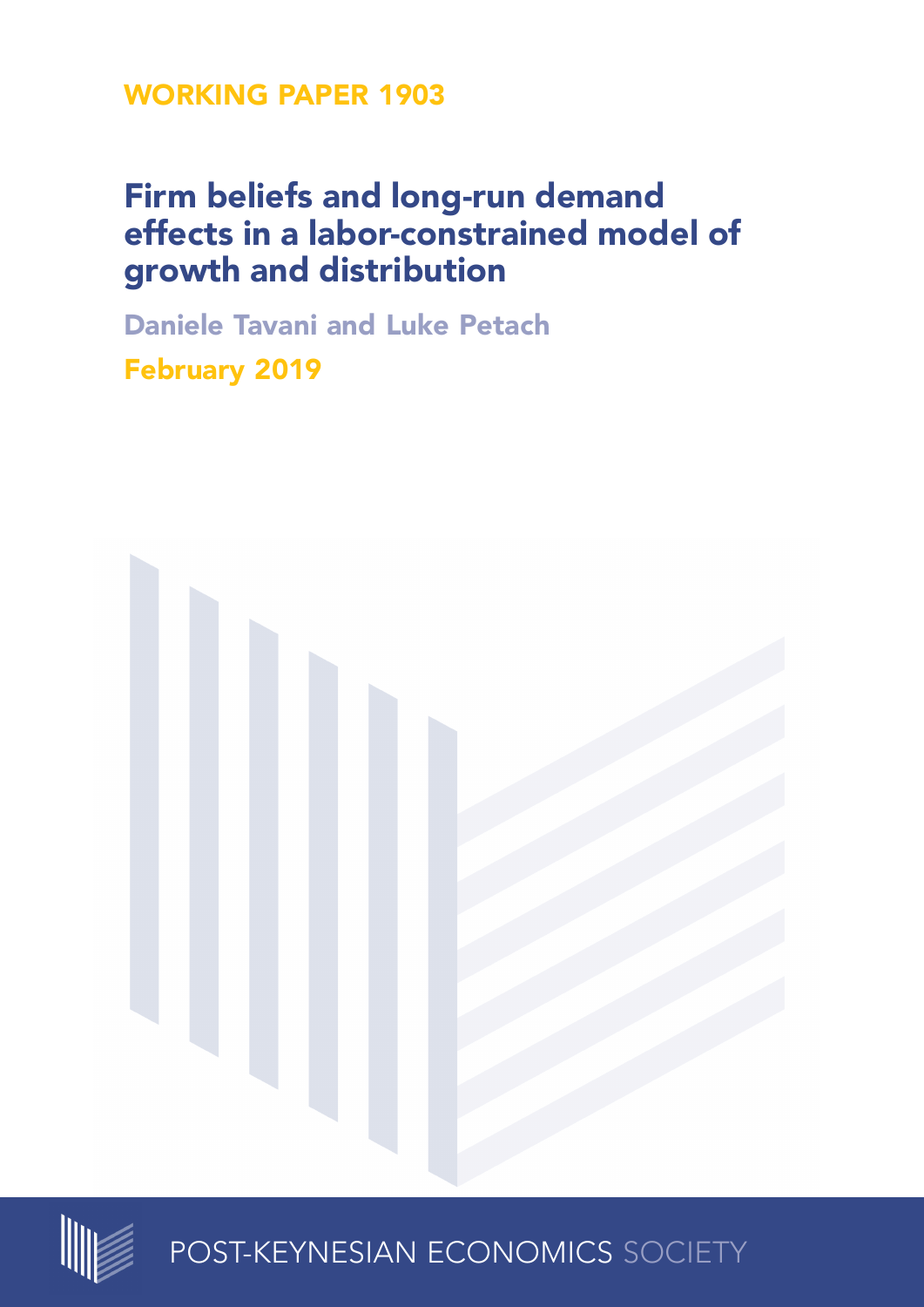# Firm Beliefs and Long-run Demand Effects in a Labor-Constrained Model of Growth and Distribution

Daniele Tavani<sup>\*</sup>, Luke Petach<sup>†</sup>

#### Abstract

One of the most debated questions in alternative macroeconomics regards whether demand policies have permanent or merely transitory effects. While Kaleckian ecoomists have argued that demand matters even in the long run, both economists operating within other Keynesian traditions (e.g. [Skott, 1989\)](#page-20-0) as well as Classical economists argue that in the long-run output growth is constrained by the so-called natural rate. This paper attempts to bridge the gap by analyzing the role of firm beliefs about the state of the economy in a labor-constrained growth and distribution model based on [Kaldor](#page-19-0) [\(1956\)](#page-19-0) and [Goodwin](#page-19-1) [\(1967\)](#page-19-1) but featuring an explicitly dynamic choice of capacity utilization. We show that: (i) the relevance of such beliefs generates an inefficiently low utilization rate and labor share in equilibrium; but (ii) the efficient utilization rate can be implemented through fiscal policy. Under exogenous technical change, (iii) the inefficiency does not affect equilibrium employment and growth, but expansionary fiscal policy has positive level effects on both GDP and the labor share. Conversely, (iv) with an endogenous bias of technical change, fiscal policy will have not just level effects but also long-run effects on labor productivity growth and the employment rate. Finally, (v) the fact that the choice of utilization responds to income shares has a stabilizing effect on growth cycles, even under exogenous technical change, that is analogous to factor substitution.

JEL Codes: D25, E12, E22, E25, E62.

Keywords: Beliefs, Capacity Utilization, Coordination Failures, Factor Shares, Fiscal Policy.

——————————————————

<sup>∗</sup>Corresponding Author. Department of Economics, Colorado State University. 1771 Campus Delivery, Fort Collins, CO 80523-1771. Email[:Daniele.Tavani@Colostate.edu.](mailto:Daniele.Tavani@Colostate.edu)

<sup>†</sup>Colorado State University. Email: [Luke.Petach@Colostate.edu.](mailto:Luke.Petach@Colostate.edu)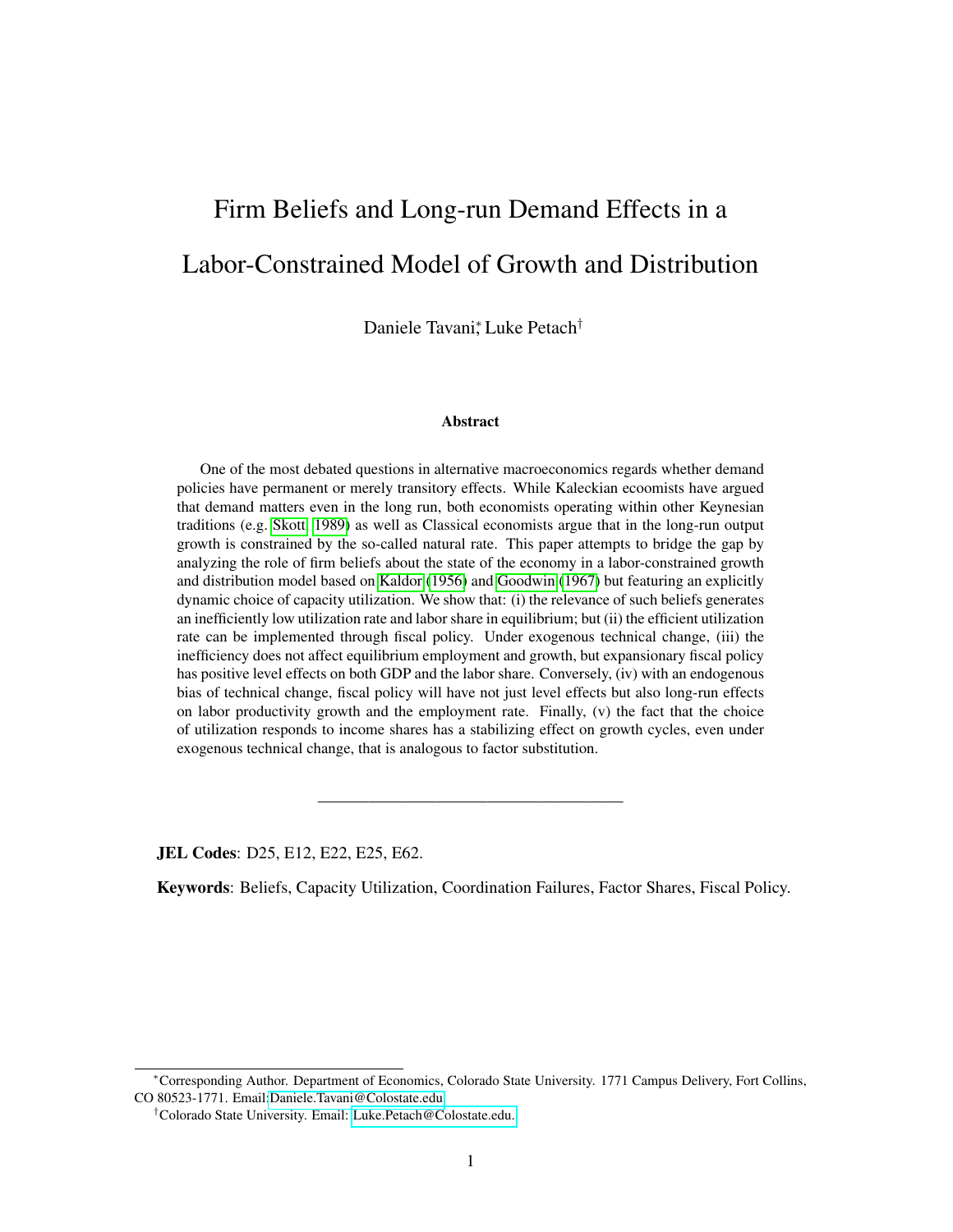# 1 Introduction

One of the most debated questions in alternative macroeconomic thinking regards whether demand policies have permanent or merely transitory effects. While Kaleckian economists have argued that demand matters even in the long run, both economists operating within other Keynesian traditions such as those operating from within the Harrodian tradition (e.g. [Skott, 1989,](#page-20-0) [2010,](#page-20-1) [2012,](#page-20-2) [2017\)](#page-20-3)—as well as Classical economists argue that long-run output growth is constrained by the so-called natural rate, and that the long-run rate of utilization of installed capacity, which proxies for effective demand in these frameworks, must necessarily be exogenous. With fully adjusted, exogenous utilization and growth fixed at the natural rate, many of the central results of canonical Kaleckian models appear to be in jeopardy: the paradox of thrift, the paradox of costs, and the relevance of effective demand in the long-run may no longer hold. The latter is especially concerning given the centrality of the principle of effective demand for (post-) Keynesian economics.

All of this points to the question: if one takes the objections of the Harrodian and Classical perspectives seriously, is it necessary to abandon hope for the possibility of a meaningful role for effective demand in the long-run? Our answer is no. While the Classical demarcation limiting the effectiveness of demand policy to the short-run—which has led Duménil and Lévy [\(1999\)](#page-18-0) to a description of the world as "short-run Keynesian, long-run Classical"—may be analytically useful, it is unlikely to hold true in actually existing capitalist economies. [Michl](#page-19-2) [\(2017\)](#page-19-2) points out that a key task for alternative economic theories then, is to engage in what theologians call "irenics," or the process of reconciling conflicting doctrines, in order to paint a more realistic picture of the space capitalist economies actually inhabit—a space which undoubtedly combines elements of both the Classical and Keynesian visions (p.74).

Our task in this paper is thus to develop a micro-to-macro, fully Classical model featuring an explicit choice of utilization at the firm level. Our argument is that if firms formulate beliefs about the state of the economy when selecting their own level of capacity utilization, then demand policies can certainly affect the level of economic activity in the long-run—despite growth being fixed at the natural rate. The inclusion of beliefs in our model harkens back to the central role beliefs play in the process of employment determination envisioned by [Keynes](#page-19-3) [\(1936\)](#page-19-3) in *The General Theory*: "[T]oday's employment can be correctly described as being governed by today's expectations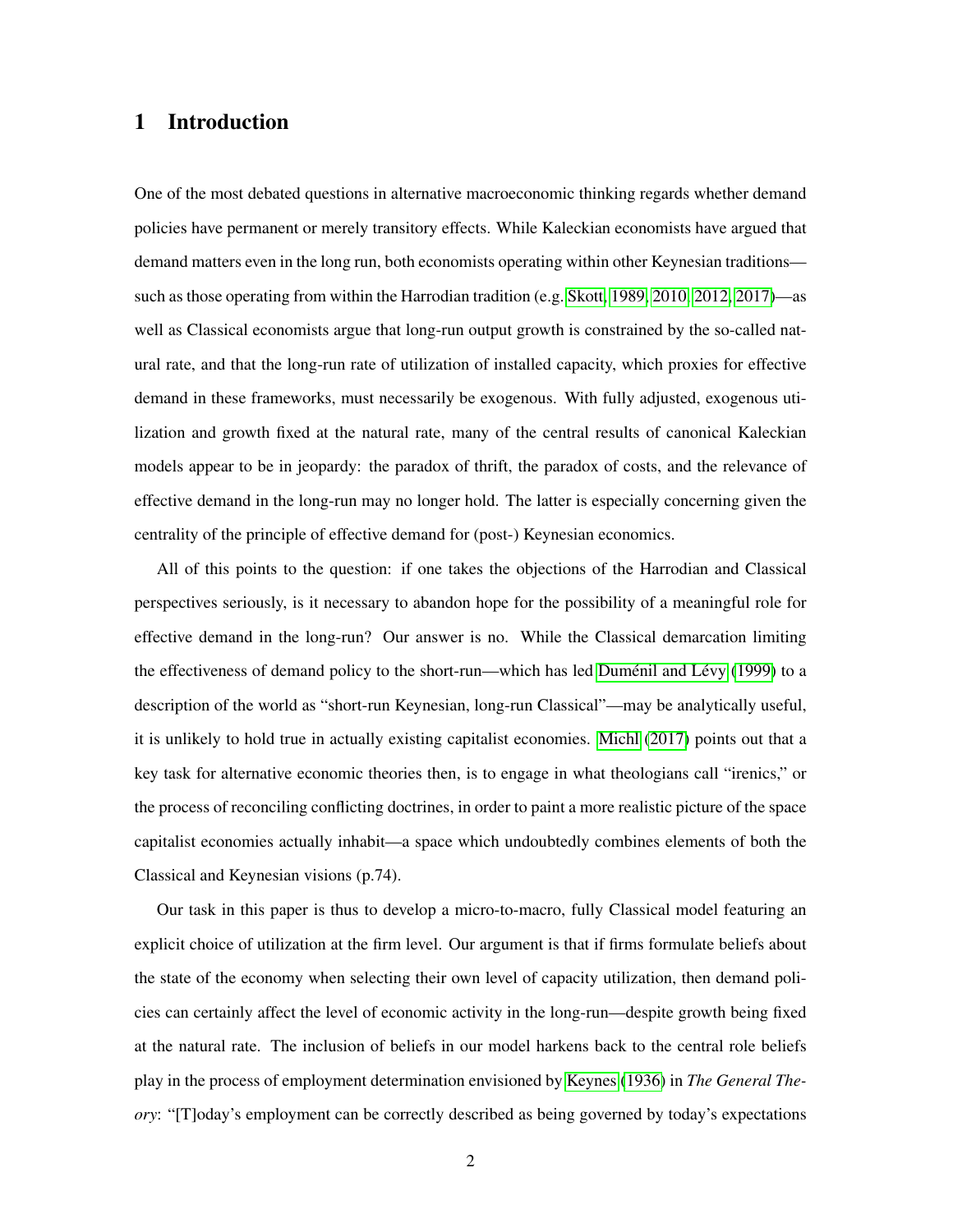taken in conjunction with today's capital equipment" (p.50). Despite the central role afforded to the process of expectations-formation by [Keynes](#page-19-3) [\(1936\)](#page-19-3), relatively little effort has been put forth in formalizing these beliefs in (post-) Keynesian models with an explicit microeconomic structure. Borrowing insights from the literature on coordination games [\(Cooper, 1999\)](#page-18-1), we will show that firm-level beliefs about economic activity can be captured in a simple way by including (expectations about) the aggregate utilization rate in the economy as a signal for the current level of effective demand. To gain intuition, consider the following scenario. Suppose an individual firm, operating at its desired utilization, expects other firms to increase production because the economy is picking up steam. If such beliefs did not have an effect on the firm's choice, then it must be true that the firm has already maximized its profits and has no incentive to deviate from the corresponding utilization choice. But this cannot be the case, because the firm will in fact increase its profits by simply utilizing more its capacity in light of its beliefs about the economy. Thus, it must be that beliefs enter the choice of utilization at the firm level.

Following [Tavani and Petach](#page-20-4) [\(2018\)](#page-20-4), we operationalize this assumption via the Keynesian notion of the user cost of capital—the opportunity cost incurred by firms whenever they choose to undertake production. Importantly, the concept of user cost as outlined by [Keynes](#page-19-3) [\(1936\)](#page-19-3) is outwardlooking: "[I]t is the expected sacrifice of *future* benefit involved in present use which determines the amount of user cost, and it is the *marginal* amount of this sacrifice which... determines his (*sic*) scale of production" (p.70). In other words, the user-cost of capital does not merely depend on the firm's current own-rate of utilization. On the one hand, our rendition of the user cost has an individual component and it is increasing and convex in the firm's own utilization rate [\(Greenwood](#page-19-4) *et [al.](#page-19-4)*, [1988\)](#page-19-4). On the other hand, the user cost function has an outward-looking component, captured by its dependence on the average rate of utilization—which we take as an index of the individual firm's beliefs about the behavior of the aggregate economy—in order to capture the individual firm's incentives to adjust its production given changes in expectations. Accordingly, we propose a user cost specification where the *marginal* user cost is declining in the average rate of utilization in the economy. Under empirically-sound restrictions, this way of formalizing the user cost delivers strategic complementarities among firms: the desired rate of utilization at the firm level increases in aggregate utilization—that is, is endogenous to demand. This feature will produce an equilibrium utilization rate, and therefore an equilibrium level of economic activity, that is inefficiently low.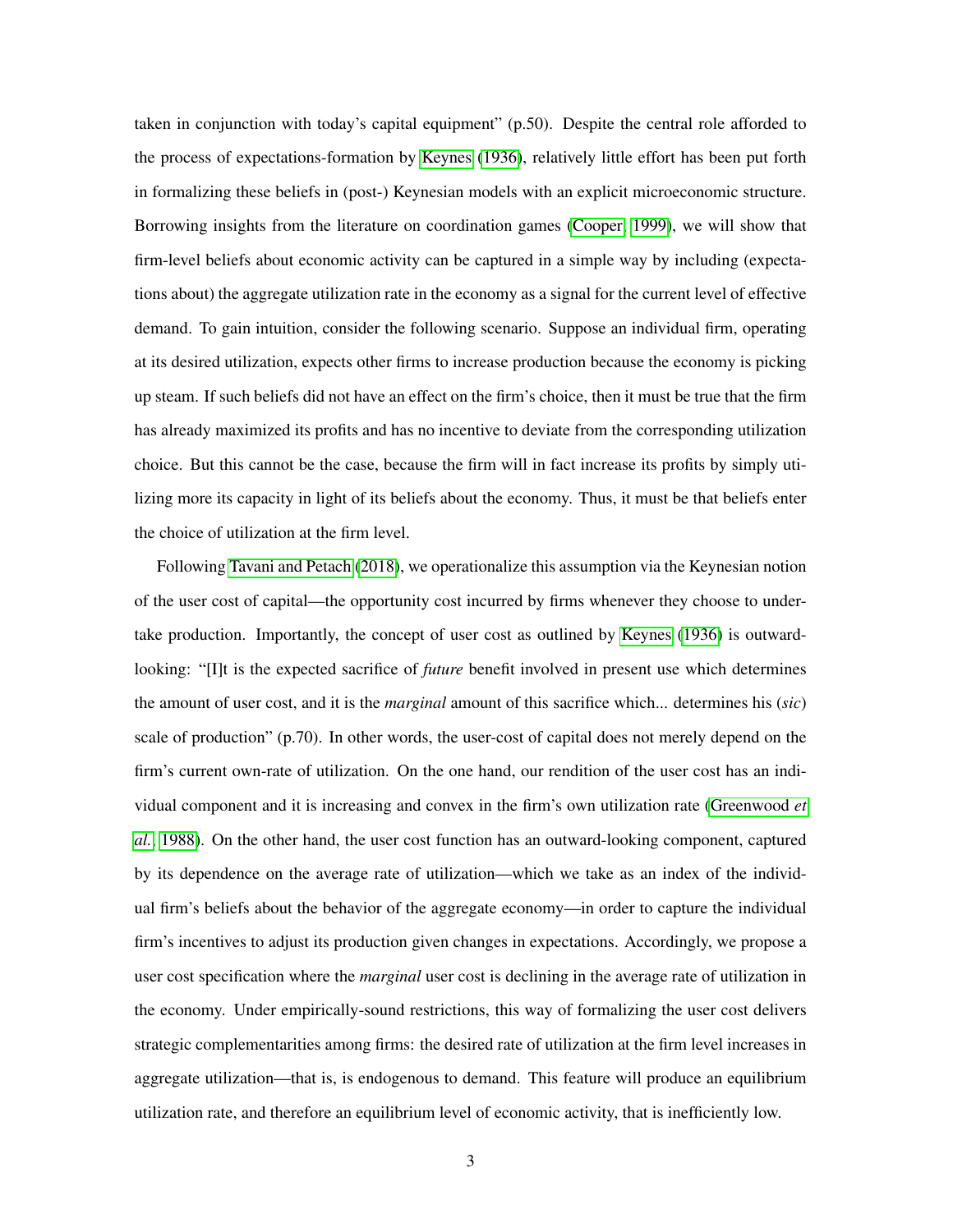The result can then be used in order to draw policy implications. With exogenous technical change—the most common specification of technological progress in Harrodian models—the economy's growth rate is fixed and equal to the natural rate  $n$ . Accordingly, there are no growth effects of demand policies. However, underutilization implies that spending policies have positive *level* effects, both on output per worker and the share of labor. The latter will increase in response to spending policies that boost economic activity.

In addition to analyzing the effects of demand policies on an economy's balanced growth path, we also consider the implications of incorporating the user cost of capital and modeling explicitly the strategic choice of capacity utilization for the [Goodwin](#page-19-1) [\(1967\)](#page-19-1) growth cycle, whose steady state is identical to [Kaldor](#page-19-0) [\(1956\)](#page-19-0) but whose focus is on the endless distributive cycle between the employment rate and the labor share. The literature has identified four main channels through which the perpetual cycle can be resolved in the long run: (i) capital/labor substitution along a NeoClassical production function [\(van der Ploeg, 1985\)](#page-20-5); (ii) an endogenous labor-augmenting bias of technical change [\(Shah and Desai, 1981;](#page-20-6) [Foley, 2003;](#page-19-5) [Julius, 2005\)](#page-19-6); (iii) endogenous laboraugmenting innovation financed out of profits [\(Tavani and Zamparelli, 2015\)](#page-20-7), and (iv) differential tax rates on capital versus labor incomes [\(Tavani and Zamparelli, 2018\)](#page-20-8). In all of these cases, the symmetry in the bargaining positions between capital and labor, which is responsible for the endless Goodwin growth cycle [\(Shah and Desai, 1981\)](#page-20-6), is broken in favor of the former. We show in this paper that the choice of utilization implied by our model acts in the same way, namely turning the resulting steady state from the Goodwin center to a stable focus. Essentially, the possibility of varying the rate of utilization is analogous to changing the technique of production in response to factor shares, which is at the heart of the three stabilizing channels discussed in the literature. Thus, the conclusions of this analysis are that demand matters even in the long run, both for the level of economic activity and the labor share.

Finally, we also analyze a version of the model featuring an endogenous direction of technical change in response to income shares [\(Kennedy, 1964;](#page-19-7) [Drandakis and Phelps, 1965\)](#page-18-2). In this case the growth rate of labor productivity responds directly to the share of labor, expansionary fiscal policy that fosters utilization will increase the labor share thus determining a long-run growth effect—and not only a level effect. This version of the model therefore exhibits a type of hysteresis, wherein short-run level-effects translate meaningfully into changes in the long-run growth rate via their im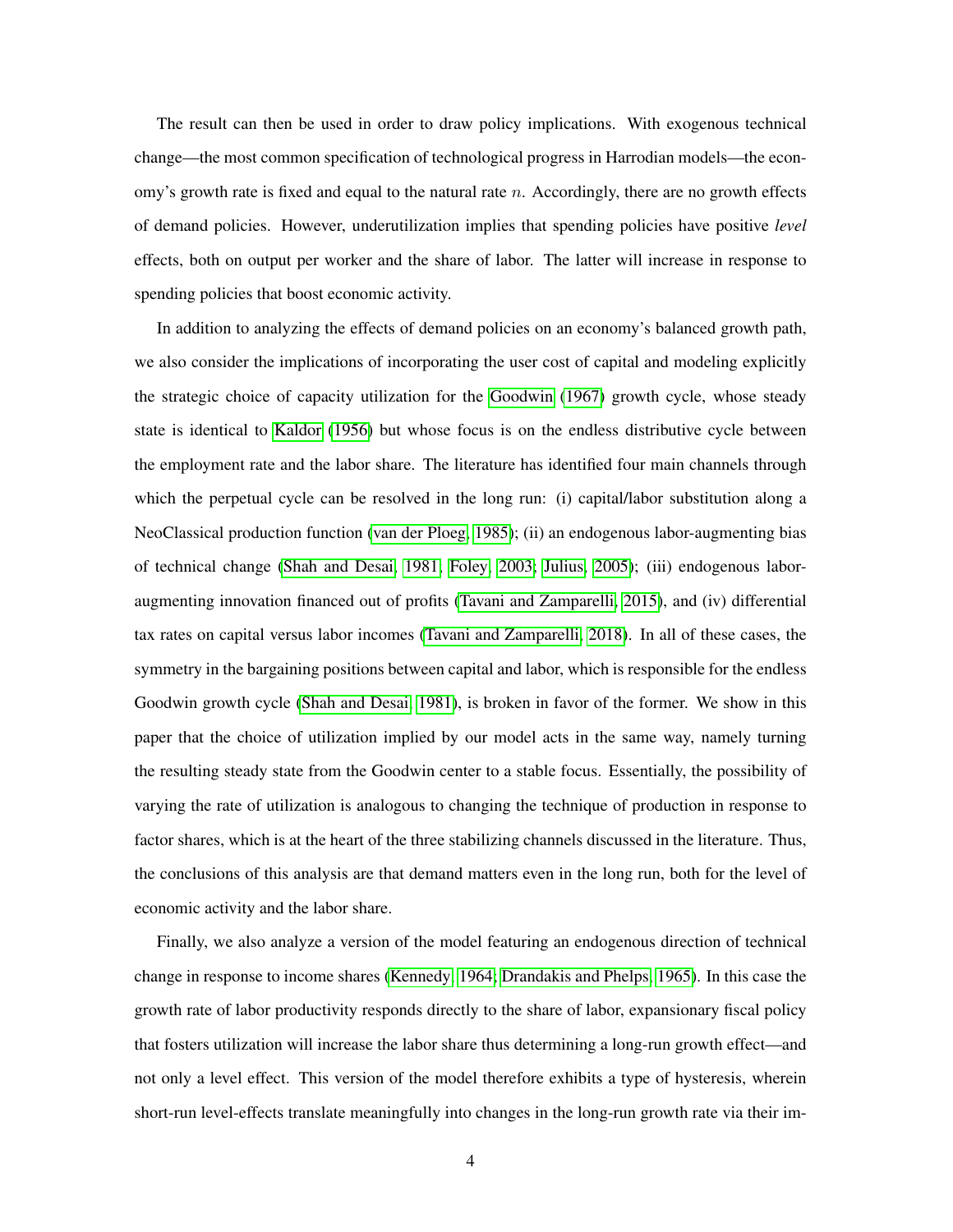pact on the distribution of income. Thus, our paper contributes to the literature examining hysteresis in Classical and Keynesian growth models [\(Setterfield, 2018;](#page-20-9) [Michl and Oliver, 2019\)](#page-20-10), and offers one explanation for why temporary demand shocks have permanent level effects under exogenous growth, or permanent growth effects under endogenous labor-augmenting technical change.

### 2 Basic Elements of the Model

Consider a representative, competitive capitalist firm in a closed economy. For now, assume away the government for simplicity. The firm's production possibilities are summarized by the Leontief technology  $Y = min\{uK, AL\}$  where: Y is the firm's output, homogeneous with capital stock K so that we can normalize its price to one; u denotes the rate of capacity utilization; L stands for labor; A is the current stock of labor-augmenting technologies, assumed to grow at the constant rate  $g_A$  > 0 in the benchmark model, so that the analysis is as close as possible to baseline Harrodian models such as [Skott](#page-20-0) [\(1989\)](#page-20-0); and the long-run output/capital ratio  $B$  is normalized to one for simplicity. Time is continuous. Maximizing profits requires to set  $uK = AL$ , which solves for labor demand  $L = uK/A$ . If the firm pays the same real wage w to each worker, the share of wages in output will be equal to the unit labor cost:  $\omega \equiv w/A$ . Further, let the labor force  $N \geq L$  grow at the constant rate  $n > 0$ . Thus, the employment rate in the economy e will be equal to  $L/N = uK/(AN)$ .

Our main hypothesis is that operating capital equipment entails a *user cost* λ, which would not be incurred if machinery remained idle [\(Keynes, 1936\)](#page-19-3). To capture the user cost, first, we assume that the user cost increases more than proportionally with the firm's own utilization rate  $u$ : denoting partial derivatives by subscripts,  $\lambda_u > 0$ ,  $\lambda_{uu} > 0$ . [Greenwood](#page-19-4) *et al.* [\(1988\)](#page-19-4) have noted that this specification formalizes the Keynesian effects played by the 'marginal efficiency of investment' and the Keynesian notion of user cost for the individual firm. Second, we capture the strategic nature of the choice of utilization by postulating that the user cost also responds to the firm's beliefs about the utilization chosen by other firms as captured by  $\tilde{u}$ , the average utilization rate. We assume that  $\tilde{u}$  has a negative impact on the *marginal* user cost:  $\lambda_{u\tilde{u}} < 0$ . This assumption implies that the marginal benefit of increasing own utilization increases in the firm's beliefs about aggregate utilization, and is required to generate a strategic complementarity, which is central in our contribution. [Tavani and](#page-20-4) [Petach](#page-20-4) [\(2018\)](#page-20-4) have offered strong and robust empirical support for this assumption using a panel of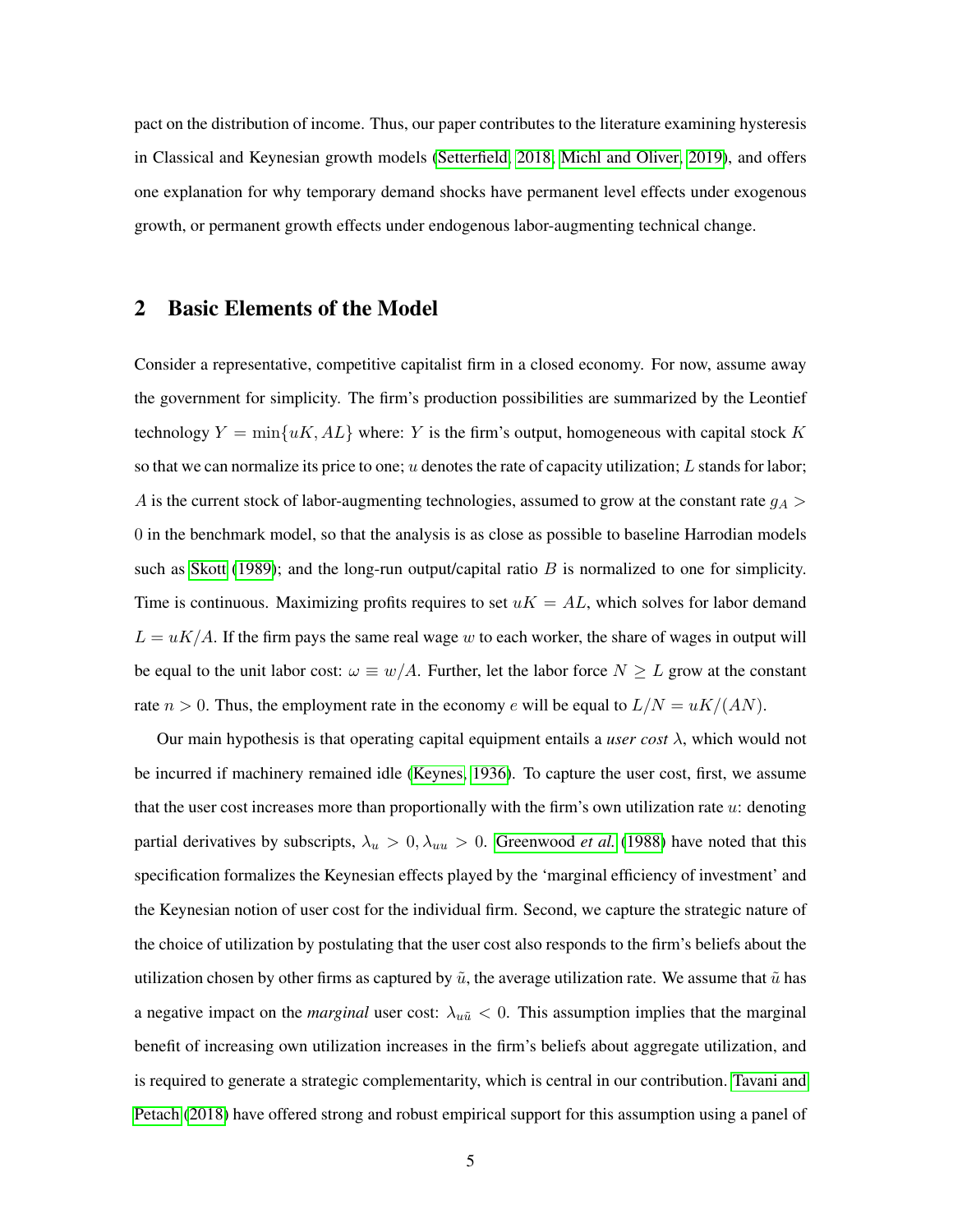state-by-sector data for the United States. To sharpen our conclusions, we specify a log-linear user cost function as in [Tavani and Petach](#page-20-4) [\(2018\)](#page-20-4):

<span id="page-6-1"></span>
$$
\lambda(u; \tilde{u}) = \beta u^{\frac{1}{\beta}} \tilde{u}^{-\frac{\gamma}{\beta}}, \beta \in (0, 1), \gamma \in [0, 1 - \beta)
$$
\n
$$
(1)
$$

The size of the parameter  $\gamma$  determines the extent to which beliefs about other firms' behavior are relevant for the firm choice. The special case  $\gamma = 0$  corresponds to the isolated firms case where the choices made by other firms are irrelevant, while  $\gamma \neq 0$  implies a strategic environment in which beliefs matter. Further, under  $0 < \gamma + \beta < 1$ , the choice of utilization generates a (weak) strategic complementarity, which will result in a unique long-run equilibrium in the model. The estimates in [Tavani and Petach](#page-20-4) [\(2018\)](#page-20-4) strongly support the above parametric restriction that  $0 < \gamma < 1 - \beta$ .

In line with the basic Classical and Post Keynesian literature, we assume that only profit-earning (capitalist) households save in order to accumulate capital stock. However, while in most of the literature capitalists save a constant fraction of their profit incomes at all times, we follow [Foley, Michl](#page-19-8) [and Tavani](#page-19-8) [\(2019\)](#page-19-8) in assuming that capitalist households are forward-looking in their consumption, accumulation, and utilization decisions. This assumption is made here in order to rule out any potential 'inefficiency' result implied by a limited planning horizon, or by 'rule of thumb' behavior such as saving the same fraction of income at all times.<sup>[1](#page-6-0)</sup> Here, the capitalist household discounts the future at a constant rate  $\rho > 0$ , derives instantaneous logarithmic utility from its per-period consumption flow, denoted by  $c(t)$ , and has perfect foresight on the entire planning horizon  $t \in [s, \infty)$ . Finally, assume that there is no independent investment demand function, so that capitalist savings are immediately invested at all times. The accumulation constraint, omitting the time-dependence for notational simplicity, is:

$$
\dot{K} = (1 - \omega)uK - c - \lambda(u; \tilde{u})K
$$
\n(2)

Note that increasing the own rate of utilization raises the capitalist's revenues  $(1 - \omega)uK$ , but also increases the user cost of capital  $\lambda(u; \tilde{u})$  given average utilization. As shown in Appendix [A,](#page-15-0) the solution to a simple control problem delivers the firm-level choice of capacity utilization as a

<span id="page-6-0"></span><sup>&</sup>lt;sup>1</sup>Similar reasoning applies to the assumption of competitive firms: the results of the model do not depend on slow price adjustments, as [Skott](#page-20-3) [\(2017\)](#page-20-3) has argued to be the case in neo-Kaleckian growth models.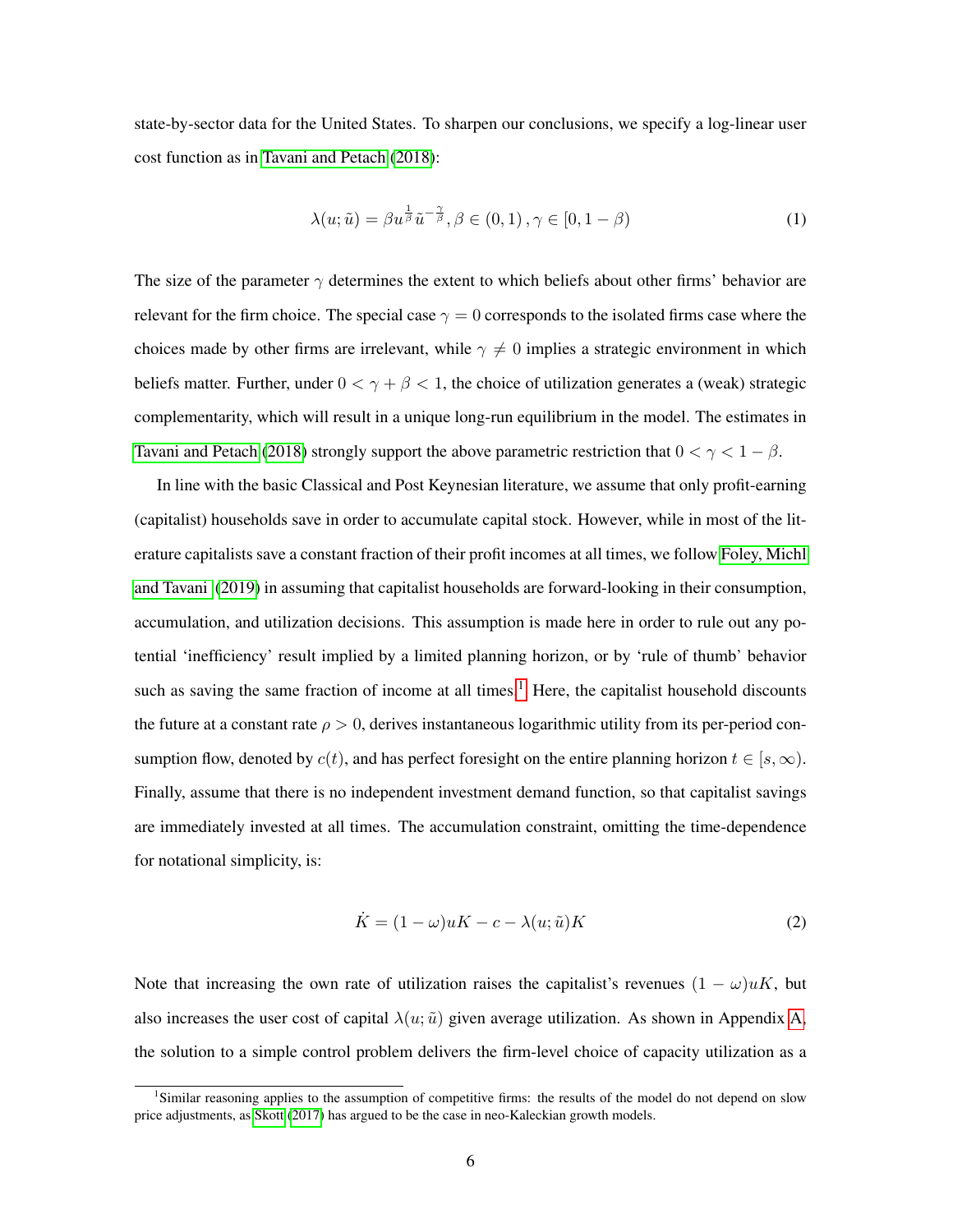decreasing function of the labor share while increasing in average utilization as per equation [\(3\)](#page-7-0) below. The firm-level choice of utilization is equivalent to a best-response function in the gametheoretic sense, or a reaction function in Cournot-style models.

<span id="page-7-0"></span>
$$
u(\omega; \tilde{u}) = (1 - \omega)^{\frac{\beta}{1 - \beta}} \tilde{u}^{\frac{\gamma}{1 - \beta}}
$$
\n(3)

Figure [1](#page-7-1) displays the behavior of the best-response function in relation to the aggregate utilization rate. The intuition for the inverse dependence on the labor share is that an increase in the latter reduces revenues everything else equal: the firm can then cut back on its utilization in order to reduce the user cost of capital. On the other hand, an increase in aggregate utilization reduces the own marginal user cost of capital everything else equal, thus rising the marginal profits that can be made by utilizing more a firm's own installed capacity: the firm can increase utilization up to the point where the marginal benefit of doing so—given by  $(1 - \omega)K$ —is equal to the marginal user cost  $\lambda_u(u; \tilde{u})K$  for a given average utilization rate. Finally, given that the firm's beliefs about aggregate utilization represent expectations about the overall economic activity in the economy, the dependence on average utilization can be thought of as capturing the endogeneity of the firm's desired rate of utilization to demand. Appendix [A](#page-15-0) also shows that the growth rate of consumption for the typical capitalist household—which describes the household-level saving rule—satisfies:

<span id="page-7-2"></span>
$$
g_c \equiv \frac{\dot{c}}{c} = (1 - \omega)^{\frac{1}{1 - \beta}} \tilde{u}^{\frac{\gamma}{1 - \beta}} - \rho \tag{4}
$$

<span id="page-7-1"></span>

Figure 1: Equilibrium *vs.* efficient utilization rates.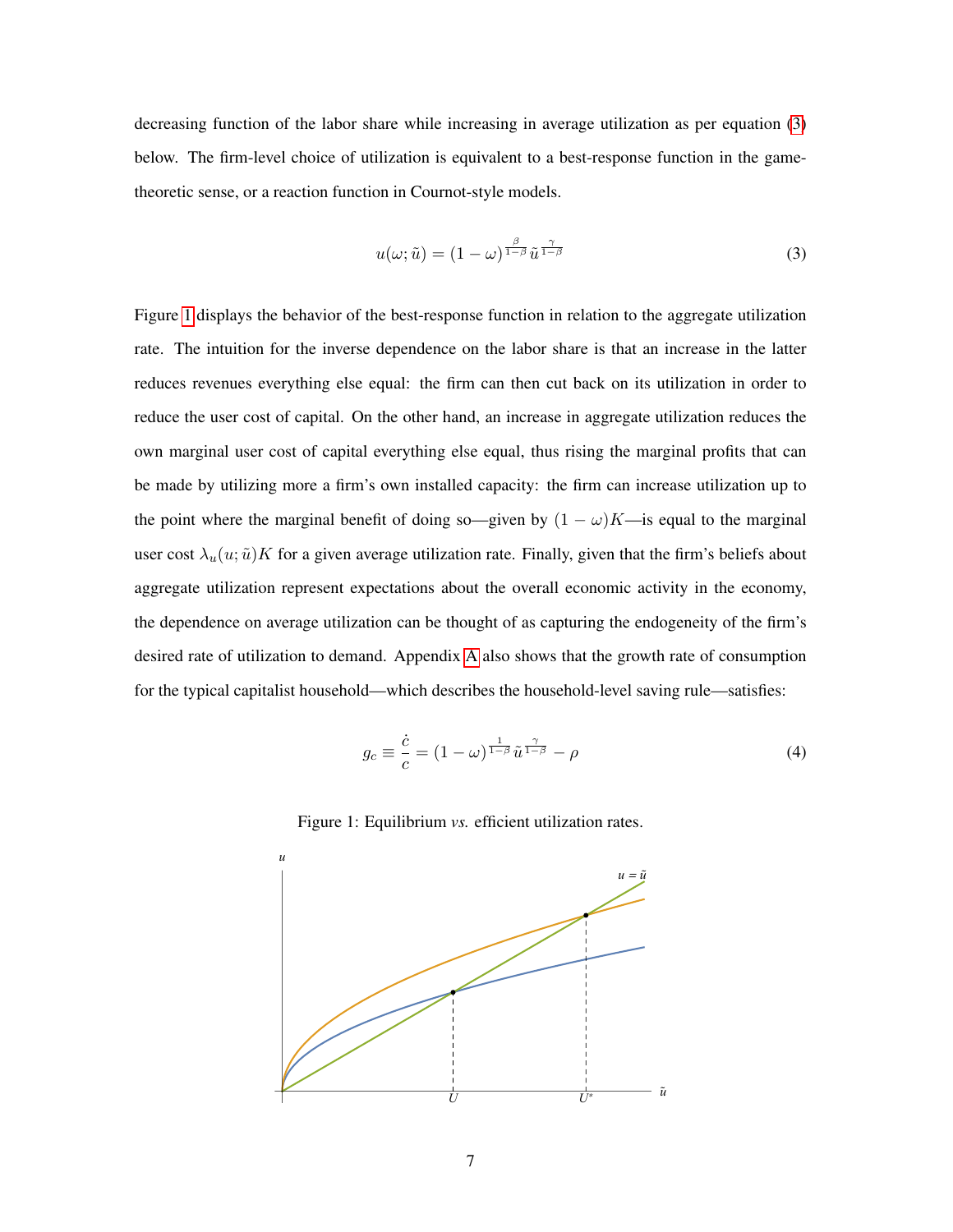# 3 Equilibrium Utilization and Accumulation

An equilibrium growth path is a sequence of quantities  $\{c(t), u(t), \tilde{u}(t), k(t)\}_{t\in [s,\infty)}$  that solve the capitalist's control problem given the path for the labor share  $\{\omega(t)\}_{t\in[s,\infty)}$  and such that  $u(t)$  =  $\tilde{u}(t)$  for all t. The latter requirement requires firms to best-respond to other firms' choices, similarly to the notion of a Nash equilibrium. Omitting the time notation for simplicity, the equilibrium rate of utilization is easily found as

<span id="page-8-0"></span>
$$
u(\omega) = (1 - \omega)^{\frac{\beta}{1 - \beta - \gamma}}
$$
\n(5)

and is inversely related to the labor share, since  $1-\beta-\gamma > 0$  by assumption. The intuition is simple: a higher wage share lowers the firm's profits and thus the resources available for accumulation. But the firm can offset the higher wage costs by utilizing less its plants, thus reducing the user cost.

We can then obtain the equilibrium growth rate by using the condition  $u = \tilde{u}$  and imposing balanced growth so that consumption and capital stock grow at the same rate:  $g_c = g_K = g$ . We have:

<span id="page-8-2"></span>
$$
g = (1 - \beta)(1 - \omega)^{\frac{1 - \gamma}{1 - \beta - \gamma}} - \rho \tag{6}
$$

## 4 The Dynamical System

First, consider the economy's share of labor  $\omega = w/A$ . Its growth rate will be given by the difference between the growth rate of the real wage and the growth rate of labor productivity. Following [Goodwin](#page-19-1) [\(1967\)](#page-19-1), assume that real wages obey a version of the Phillips curve  $\dot{w}/w = f(e)$  such that  $f_e > 0, f_{ee} > 0$ . As in [Tavani and Zamparelli](#page-20-7) [\(2015\)](#page-20-7), we impose  $f(e) = \eta e^{1/\delta}, \eta > 0, \delta \in (0, 1)$ . Hence, the labor share evolves according to:

<span id="page-8-1"></span>
$$
\frac{\dot{\omega}}{\omega} = f(e) - g_A \tag{7}
$$

Next, consider the employment rate  $e = uK/(AN)$ . Logarithmic differentiation gives:

$$
\frac{\dot{e}}{e}=g_K+g_u-(g_A+n)
$$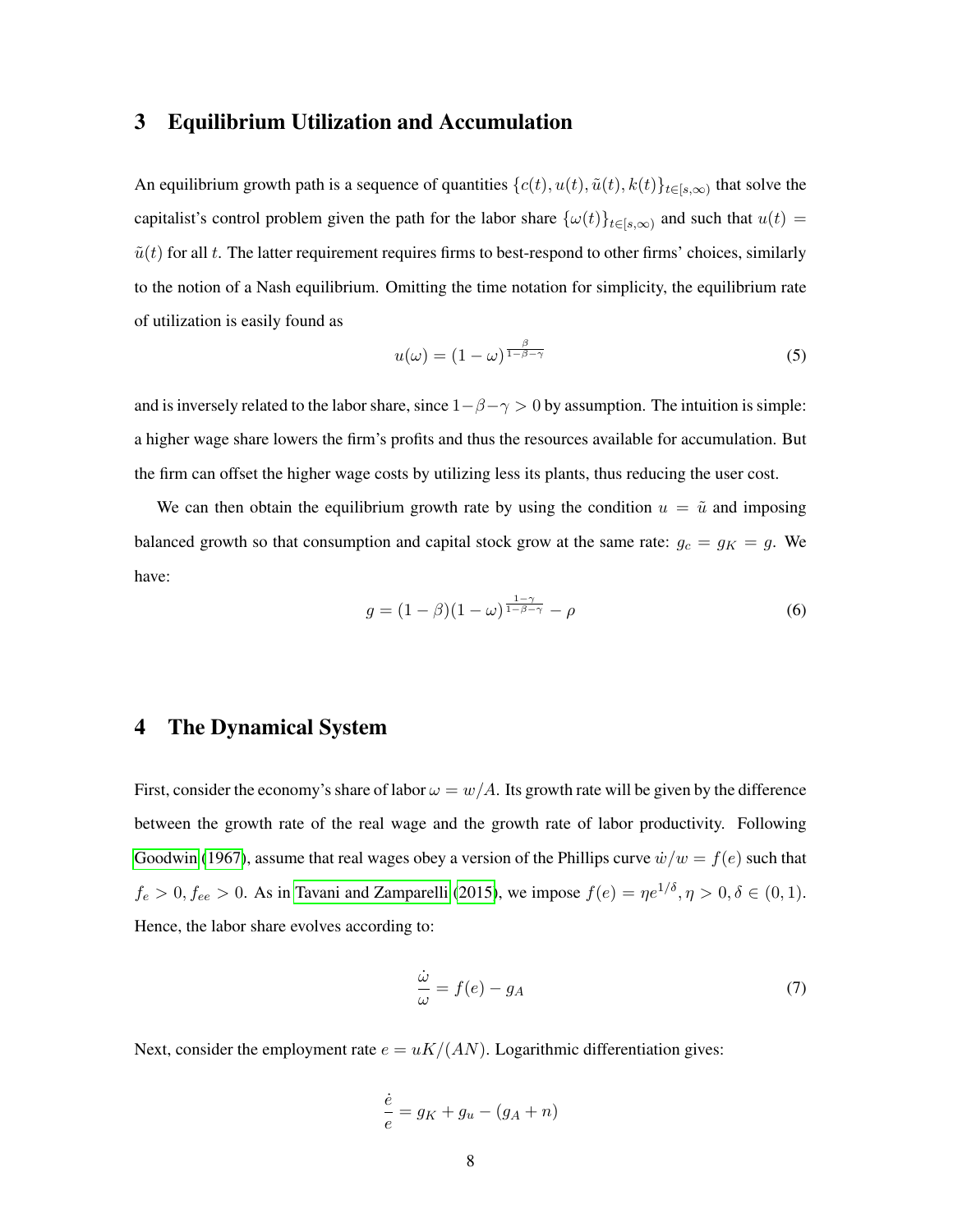Differentiating [\(5\)](#page-8-0), we obtain the growth rate of utilization as:

$$
\frac{\dot{u}}{u} \equiv g_u = -\frac{\beta}{1 - \beta - \gamma} \left(\frac{\omega}{1 - \omega}\right) \frac{\dot{\omega}}{\omega} \tag{8}
$$

so that, using the real-wage Phillips curve [\(7\)](#page-8-1) and the accumulation rate from [\(6\)](#page-8-2), we find:

<span id="page-9-0"></span>
$$
\dot{e} = \left\{ (1 - \beta)(1 - \omega)^{\frac{1 - \gamma}{1 - \beta - \gamma}} - \frac{\beta}{1 - \beta - \gamma} \left( \frac{\omega}{1 - \omega} \right) [f(e) - g_A] - (\rho + g_A + n) \right\} e \qquad (9)
$$

#### 4.1 Steady State

A steady state is a pair  $(\omega_{ss}, e_{ss})$  so that  $\dot{\omega} = \dot{e} = 0$ . Notice that the steady state value of utilization is uniquely pinned down by the steady state labor share, given the equilibrium condition  $u = \tilde{u}$ above. The steady state value of the employment rate is found by setting  $\dot{\omega} = 0$  in [\(7\)](#page-8-1):

<span id="page-9-1"></span>
$$
e_{ss} = \left(\frac{g_A}{\eta}\right)^{\delta} \tag{E}
$$

Note that steady state employment is fully exogenous because of the exogenous nature of technological change in the model. On the other hand, the steady state value for the labor share can be solved for in closed form once noting that  $f(e_{ss}) = g_A$  in setting the right-hand side of equation [\(9\)](#page-9-0) equal to zero. By so doing, we find:

$$
1 - \omega_{ss} = \left(\frac{\rho + n + g_A}{1 - \beta}\right)^{\frac{1 - \beta - \gamma}{1 - \gamma}}
$$
(Ω)

which, using [\(5\)](#page-8-0), yields the steady state utilization rate:

$$
u_{ss} = \left(\frac{\rho + n + g_A}{1 - \beta}\right)^{\frac{\beta}{1 - \gamma}}
$$
(10)

Notice that the paradox of thrift holds in this model. A higher value of the discount rate  $\rho$  reduces capitalists' saving, but increase utilization and therefore the long-run level of economic activity.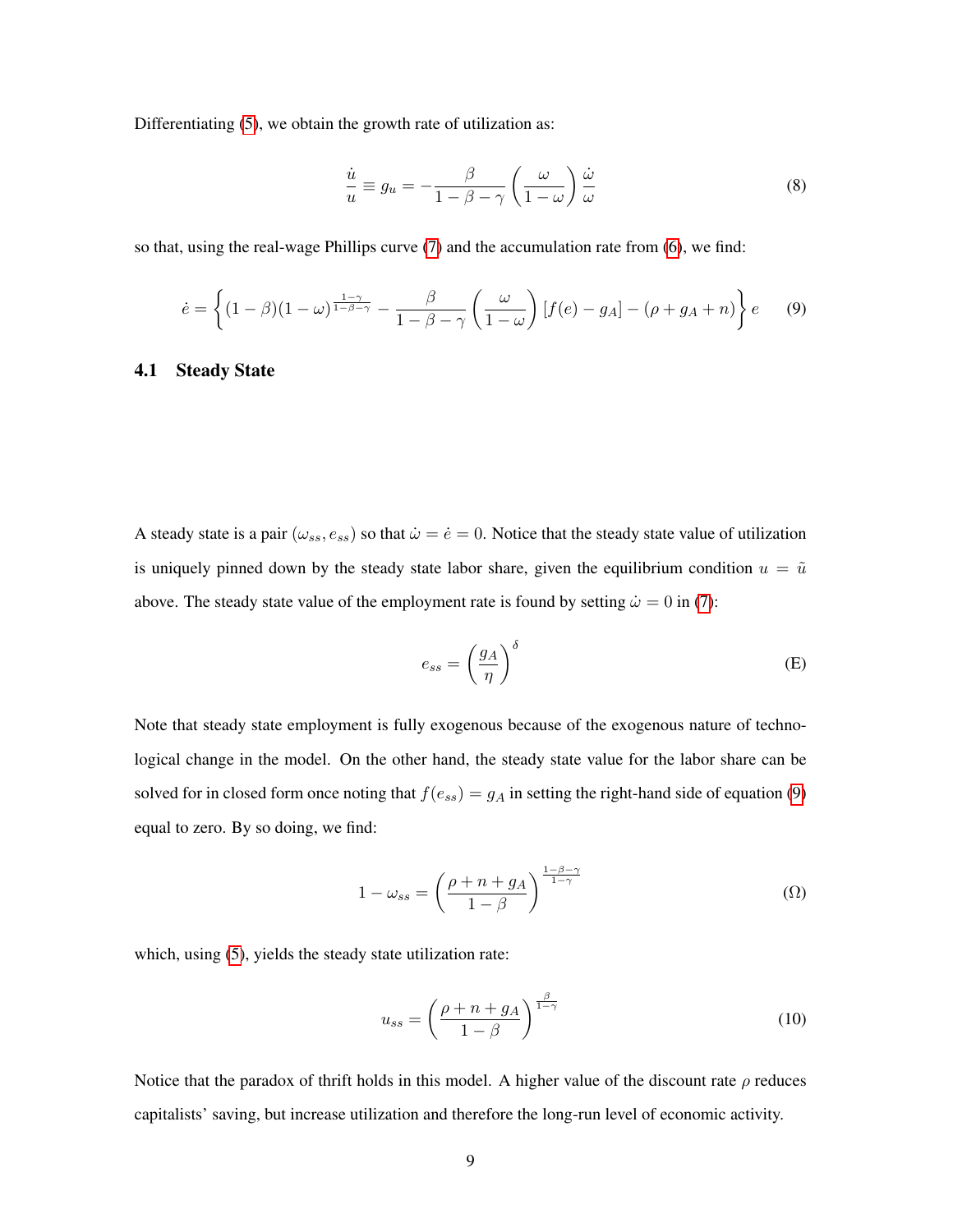#### $4.2$ **Stability Analysis**

Appendix C shows that, unlike the original Goodwin (1967) long-run, the steady state of this model is stable. Thus, the explicit choice of capacity utilization is an alternative way of breaking the symmetric bargaining positions between capital and labor, resolving the distributive conflict in the long run. Figure 3 shows the  $\dot{\omega} = 0$  nullcline, which is vertical corresponding to the steady state employment rate  $e_{ss}$  and is the same at both the equilibrium and the efficient solution; and plots the equilibrium  $\dot{e} = 0$  in red. Notice however that convergence to the steady state is not monotonic: the employment rate, which is the forward-looking variable in this model, overshoots before converging to its long-run value. In this respect, explicit demand shocks (see below) will determine some shortrun cyclical behavior of the system before convergence to a new steady state is achieved.

Figure 2: Equilibrium vs. efficient trajectories for the employment rate and the labor share.



#### **Welfare and Policy** 5

An interesting feature of this model is that so long as a strategic context between firms is present that is so long as  $0 < \gamma < 1 - \beta$ —it will generally operate with excess capacity in equilibrium, while at the same time accumulating capital stock. To see this, suppose that a benevolent planner solves the accumulation problem under the additional constraint that  $u = \tilde{u}$  at all times. Appendix B proves the following result.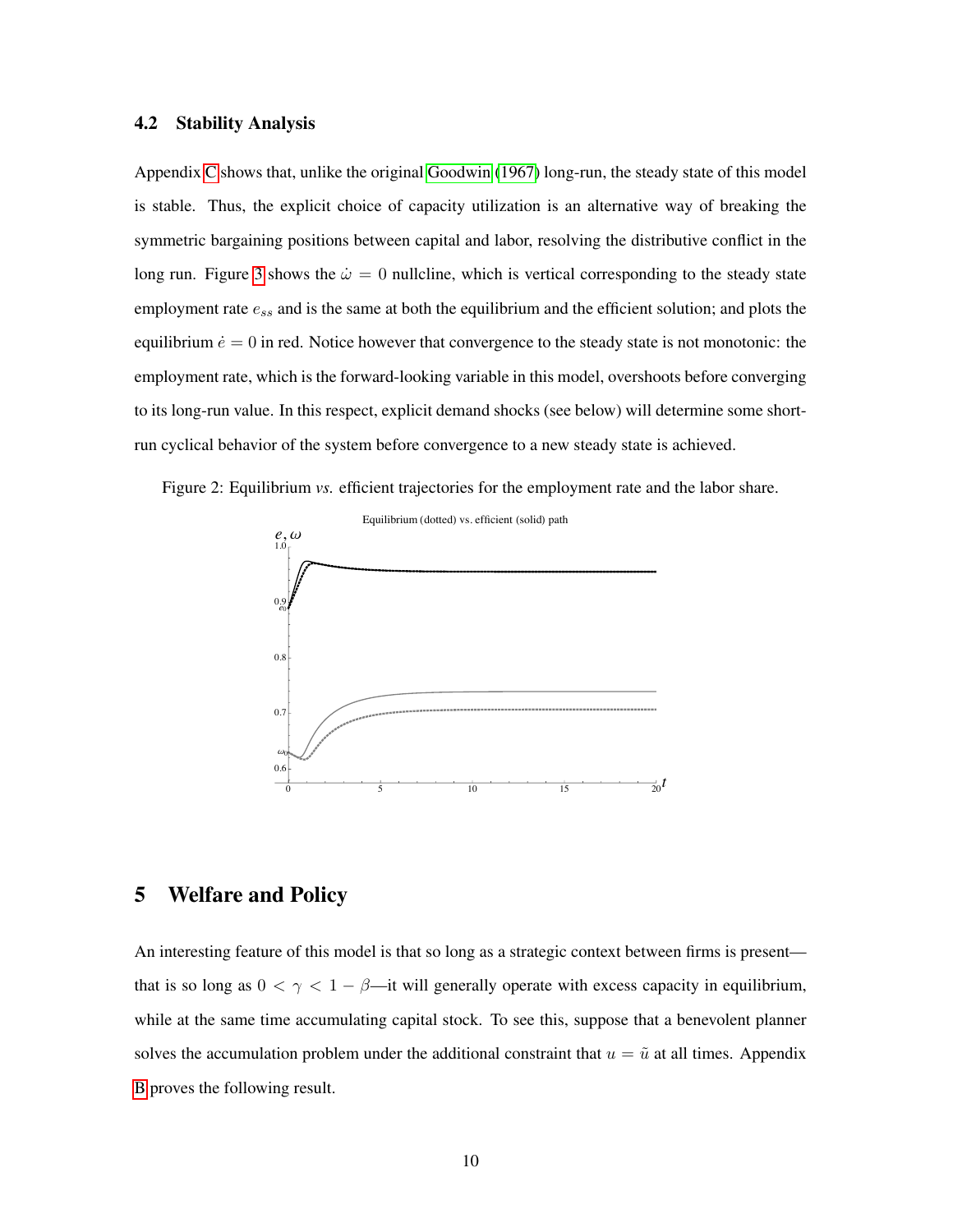<span id="page-11-0"></span>Figure 3: Phase Diagram: equilibrium nullclines (red) and efficient  $\dot{e} = 0$  nullcline (blue), and dynamic trajectories converging to the equilibrium (dotted gray) as opposed to the efficient (solid black) steady state.



**Proposition 1** Let  $\gamma \in (0, 1 - \beta)$ . Then, the efficient choice of utilization is:

<span id="page-11-1"></span>
$$
u^*(\omega) = \left(\frac{1-\omega}{1-\gamma}\right)^{\frac{\beta}{1-\beta-\gamma}}
$$
\n(11)

and is strictly greater than its decentralized counterpart  $(5)$ .

Notice that the parameter  $\gamma$  generates a multiplier effect: the larger the extent to which firm beliefs matter, the higher the socially-coordinated utilization rate relative to the equilibrium rate. Absent a role for beliefs,  $\gamma = 0$ : the equilibrium rate and the socially-coordinated rate coincide. This result is important for two reasons: first, as long as firms operate within a strategic context, they will find it profit-maximizing to keep accumulating capital stock even though their capacity is not fully utilized. Second, the result shows that the individual component of the user cost function is not sufficient to generate underutilization: the presence of a strategic environment where firms' decisions are affected by other firms' choices is necessary for the economy to operate below full capacity in equilibrium. Figure 1 shows the equilibrium as opposed to the efficient utilization rate in this model. Using  $(11)$ , we can then solve for the efficient accumulation rate as

<span id="page-11-2"></span>
$$
g^* = \left(\frac{1-\omega}{1-\gamma}\right)^{\frac{1-\gamma}{1-\beta-\gamma}} (1-\beta-\gamma) - \rho \tag{12}
$$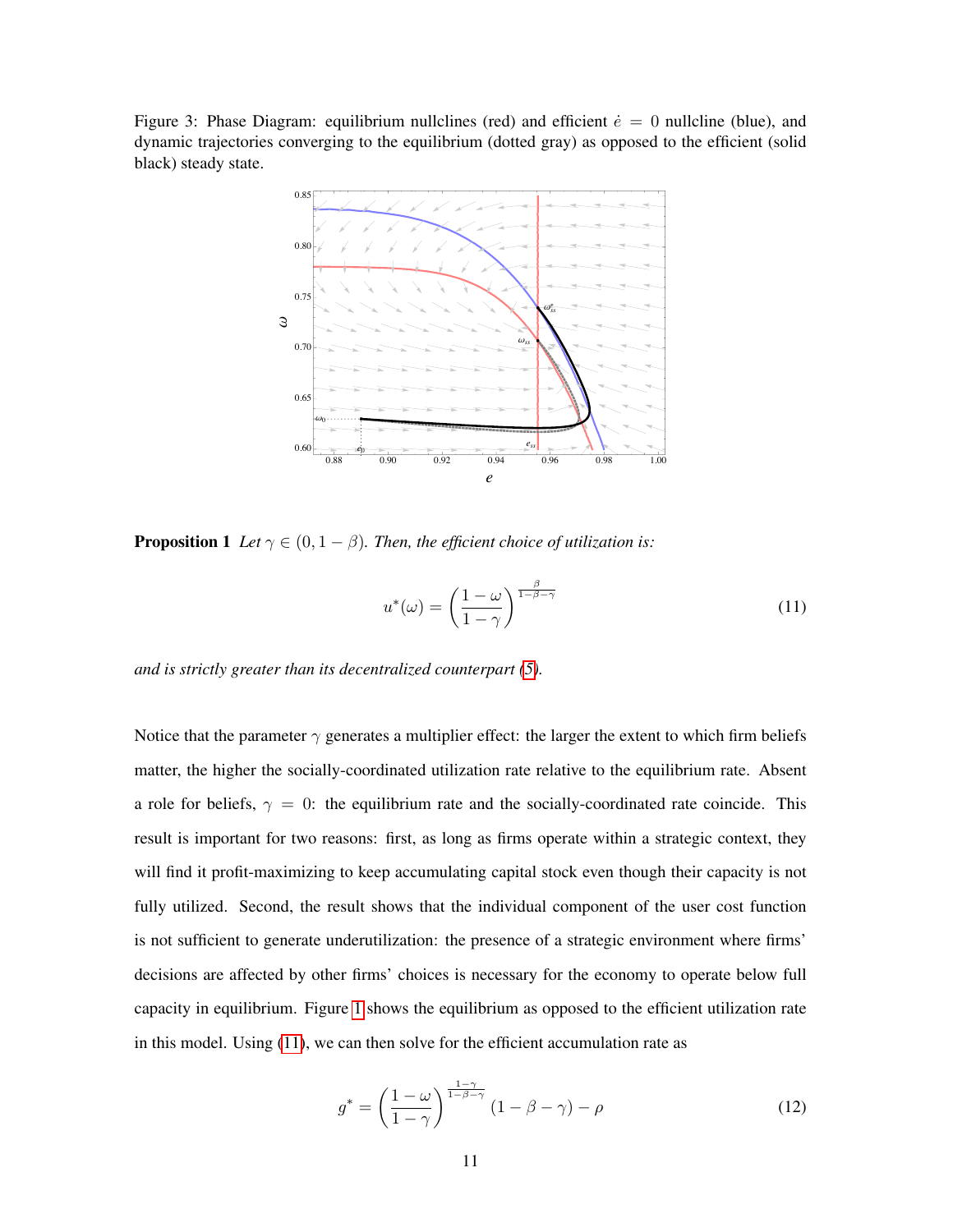which can then be used in order to track the evolution of employment along the efficient growth path. The law of motion for the labor share does not change: therefore, the efficient steady state value for the employment rate is still given by equation [\(E\)](#page-9-1) above. Instead, the evolution of employment over time modifies to:

$$
\frac{\dot{e}}{e} = (1 - \beta - \gamma) \left( \frac{1 - \omega}{1 - \gamma} \right)^{\frac{1 - \gamma}{1 - \beta - \gamma}} - \frac{\beta}{1 - \beta - \gamma} \left( \frac{\omega}{1 - \omega} \right) [f(e) - g_A] - (\rho + g_A + n) \tag{13}
$$

Proceeding as before, then, we find the steady state labor share at the efficient growth path as the solution to:

<span id="page-12-0"></span>
$$
1 - \omega_{ss}^* = (1 - \gamma) \left( \frac{\rho + g_A + n}{1 - \beta - \gamma} \right)^{\frac{1 - \beta - \gamma}{1 - \gamma}}
$$
(\Omega^\*)

The Appendix, then, proves the following result.

# **Proposition 2** Let  $1 - \beta > \gamma > 0$ . Then,  $\omega_{ss}^* > \omega_{ss}$ .

[Tavani and Petach](#page-20-4) [\(2018\)](#page-20-4) have estimated equation [\(3\)](#page-7-0) through a series of empirical models using state-by-sector US data with the aim of assessing the extent of strategic complementarities. Those results provide strong evidence regarding the empirical bite of our argument. The point estimates for the main parameters of interest,  $\gamma$  and  $\beta$ , are highly significant and robust to different model specifications, and fully in line with the theoretical restrictions needed for Proposition [2](#page-12-0) to hold. Thus, the analysis provides strong reasons to believe that demand policies can be used in order to improve the workers' distributional position in the economy. We carry a simple exercise to this aim in the next Section.

#### 5.1 Policy

Let us introduce a government authority that subsidizes the user cost at a rate s, and—for simplicity taxes capitalist income lump-sum by an amount  $\tau$  while running a balanced budget:  $\tau = s\lambda(\cdot)K$ . The capitalist households' budget constraint modifies as follows:

$$
\dot{K} = (1 - \omega)uK - \tau - c - \lambda(u, \tilde{u})K(1 - s)
$$
\n(14)

<span id="page-12-1"></span><sup>&</sup>lt;sup>2</sup>Setting  $\tau = 0$  amount to impose a deficit-financed user cost subsidy.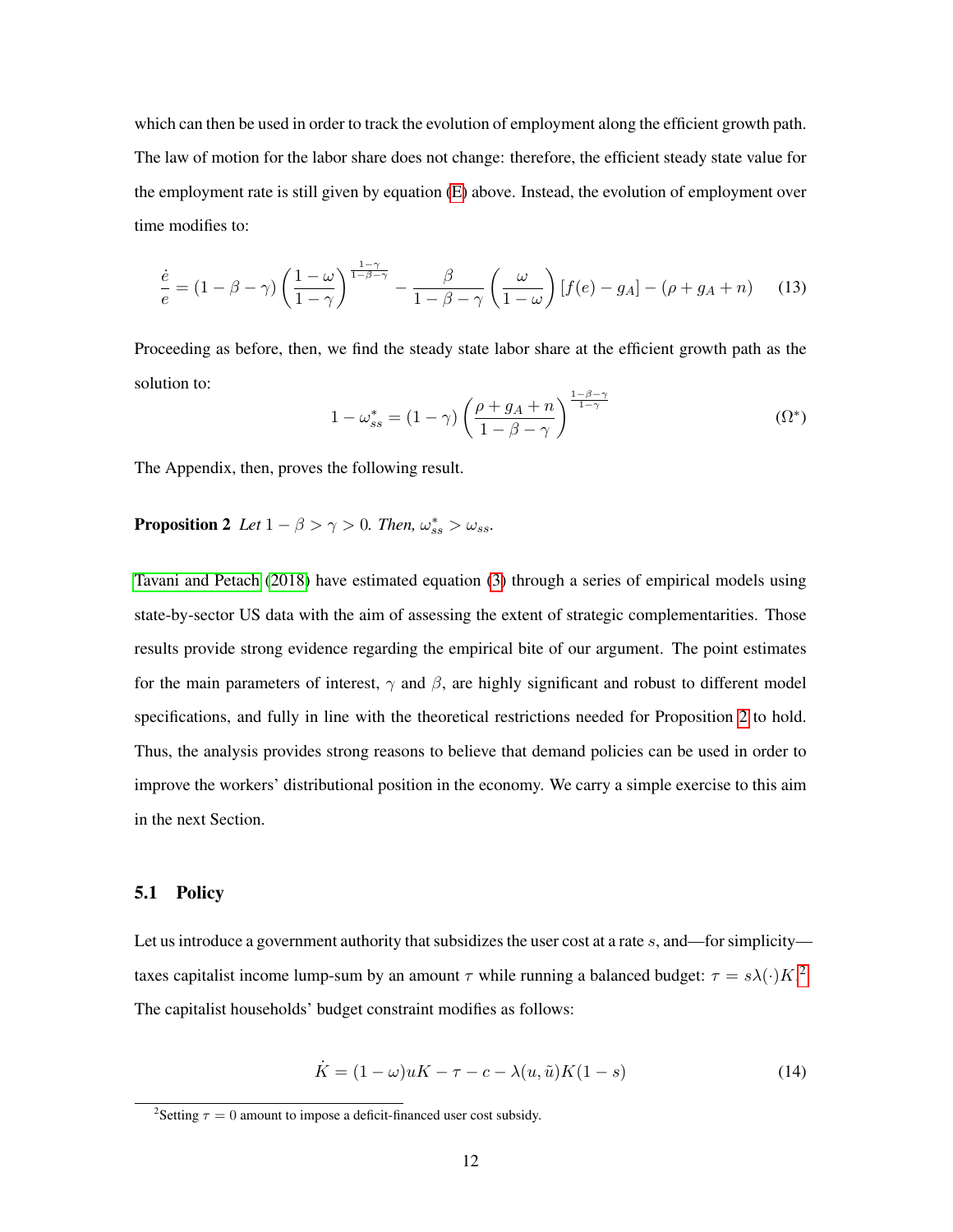Solving the corresponding optimal control problem, we have the following result, proven in the Appendix.

**Proposition 3** *The subsidy that decentralizes the socially-coordinated utilization rate is equal to*  $\gamma$ , *the extent of strategic complementarities. Further, the aggregate response to an increase in the user cost subsidy is always greater than the individual firm's response. The resulting 'fiscal multiplier' is equal to*  $\frac{1}{1-\frac{\gamma}{1-\beta}}$ .

## 6 Endogenous Direction of Technical Change

Following [Julius](#page-19-6) [\(2005\)](#page-19-6), suppose we extend the model so that firms have access to a menu of technological improvements that can in principle increase either the growth rate of labor productivity  $g_A$  or  $g_B$ , the growth rate of the long-run output-capital ratio B which is not always constant as a result. Let the trade-off between such technological improvements be represented by a strictly decreasing, strictly concave *invention possibility frontier* (IPF) such that  $g_B = h(g_A), h' < 0, h'' < 0$ . Let firms choose a profile of technical change so as to maximize the rate of unit cost reduction, given by  $\omega g_A + (1 - \omega) g_B$ , under the IPF constraint [\(Kennedy, 1964;](#page-19-7) [Drandakis and Phelps,](#page-18-2) [1965;](#page-18-2) [Funk, 2002\)](#page-19-9). Such choice gives the direction of technical change as a function of factor shares as follows:  $-h'(g_A) = \omega/(1-\omega)$ . If, for concreteness, we specify the IPF as follows:  $g_B = z - \theta g_A^{1/\theta}, \theta \in (0, 1)$ , the growth rate of labor productivity satisfies:

$$
g_A(\omega) = \left(\frac{\omega}{1-\omega}\right)^{\frac{\theta}{1-\theta}}
$$
\n(15)

and it is increasing in the labor share. Plugging this expression in the evolution of the labor share and solving for a steady state such that  $\dot{\omega} = 0$ , we find the following nullcline describing a long-run direct relationship between the employment rate and the labor share:

$$
e_{ss} = \left[\frac{1}{\eta} \left(\frac{\omega_{ss}}{1 - \omega_{ss}}\right)^{\frac{\theta}{1 - \theta}}\right]^{\delta} \tag{16}
$$

While the solution for the steady state labor share in this version of the model does not have a closed form, it is not hard to show that its equilibrium value will be lower than the efficient value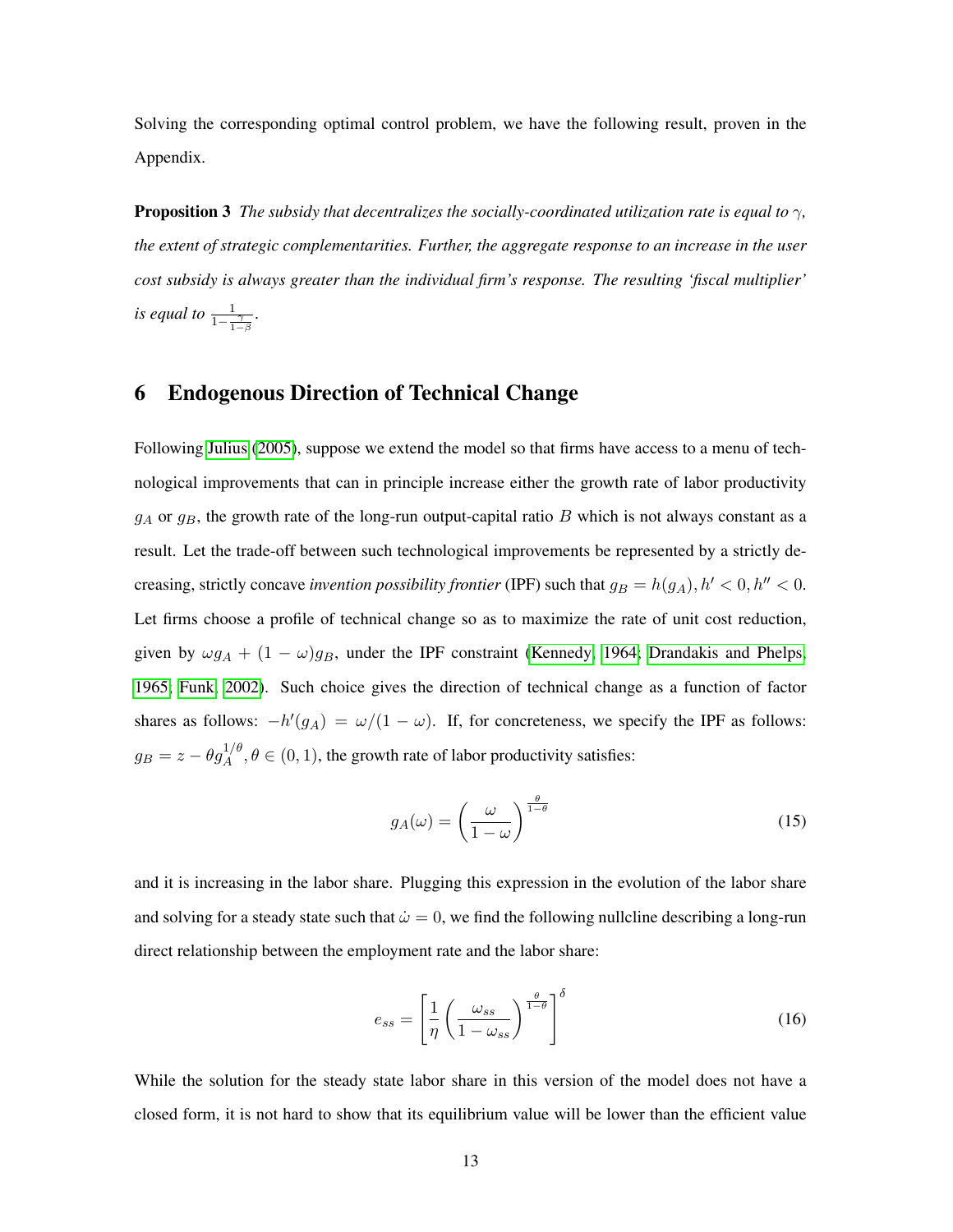since the utilization rate in equilibrium will also be lower than its efficient counterpart. Thus, using fiscal policy to expand utilization up to its efficient rate will increase the labor share as in the benchmark model with exogenous technical change; in addition, however, it will have positive longrun effects on the employment rate and the rate of labor productivity growth via the endogenous bias of technical change.

# 7 Conclusion

In this paper we have offered one potential resolution to what [Michl](#page-19-2) [\(2017\)](#page-19-2) calls the "discord in the marriage of Classical and Keynesian economics that defines modern heterodox macroeconomics" (p.77). Namely, the discord caused by conflicting claims about the relationship of effective demand to long-run growth. Our solution relies on the introduction of *beliefs* into the firm's choice of utilization in an otherwise Classical long-run model of growth and distribution. Firms' beliefs are modeled via a user cost function that exhibits a declining marginal user cost in the economy-wide rate of utilization. Under reasonable and empirically-supported restrictions on parameter values, we showed that this specification is sufficient to generate a desired utilization rate at the firm level that increases in aggregate utilization. As a result, we are able to carve out a role for demand policy in our model. Even though growth is fixed at the natural rate, spending policies will always have level effects on output because equilibrium utilization is below the efficient level. We then provided extensions of the model to capture a [Goodwin](#page-19-1) [\(1967\)](#page-19-1) growth cycle on the one hand, and an endogenous direction of technical change on the other. With the former, the choice of utilization resolves distributive conflict in favor of the capitalist class, altering the steady-state of the Goodwin model into a stable focus. However, the model exhibits overshooting of the employment equilibrium, consistent with [Keynes](#page-19-3) [\(1936\)](#page-19-3). For the latter, the dependence of labor productivity growth on the labor share introduces the possibility of hysteresis, as demand shocks will subsequently impact the rate of growth via their impact on the labor share.

As a final observation, the focus of this paper is on the effectiveness of fiscal policy in laborconstrained economies. Our analysis points to the relevance of coordination failures in devising a role for spending policies that will increase economic activity and the labor share, despite equilibrium utilization being *profit-led* in the usual Post-Keynesian jargon. Even though our model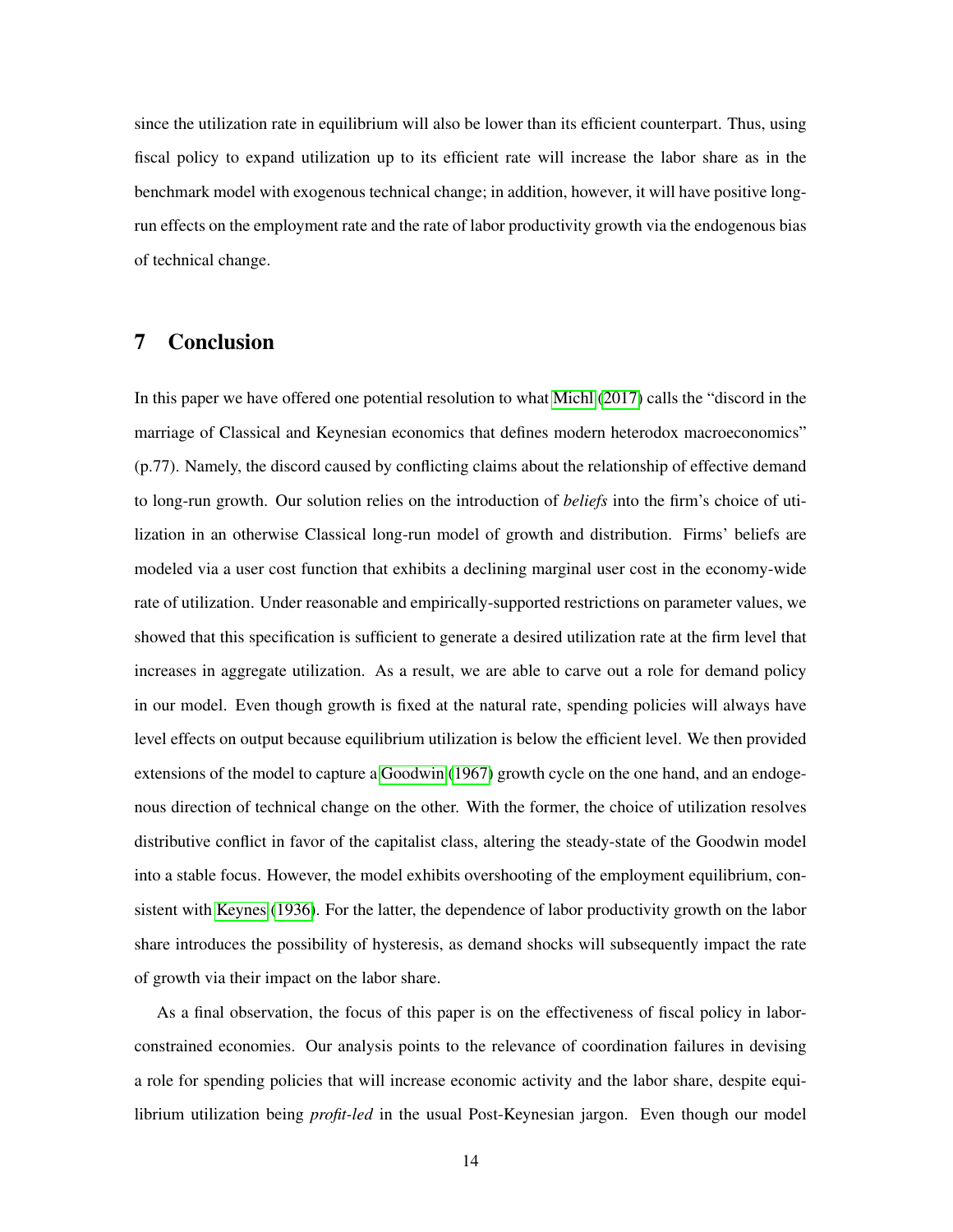is essentially supply-side, we showed that the paradox of thrift holds, and that spending policies will generally have multiplier effects. Our conclusions will only be reinforced in an analysis that includes a demand-driven determination of economic activity.

# <span id="page-15-0"></span>A The Capitalists' Optimization Problem

Suppose that the representative capitalist household has logarithmic preferences over consumption streams, and discounts the future at a constant rate  $\rho > 0$ . Then, the household solves:

<span id="page-15-1"></span>Given 
$$
\tilde{u}
$$
, Choose  $\{c(t), u(t)\}_{t \in [s,\infty)}$  to maximize  $\int_{s}^{\infty} \exp\{-\rho(t-s)\} \ln c(t) dt$   
\nsubject to  $\dot{K} = (1 - \omega)u(t)K(t) - c(t) - \lambda[u(t); \tilde{u}]K(t)$   
\n $K(s) \equiv K_s > 0$ , given  
\n
$$
\lim_{t \to \infty} e^{-\rho(t-s)}K(t) \ge 0
$$
\n(17)

Observe first that the problem stated in [\(17\)](#page-15-1) involves a strictly concave objective function to be maximized over a convex set. Thus, the standard first-order conditions on the associated currentvalue Hamiltonian

$$
\mathcal{H} = \ln c + \mu[u(1-\omega)K - c - \lambda(u;\tilde{u})K]
$$

will be necessary and sufficient for an optimal control. They are:

<span id="page-15-2"></span>
$$
c^{-1} = \mu \tag{18}
$$

$$
1 - \omega = \lambda_u(u, \tilde{u}) \tag{19}
$$

$$
\rho \mu - \dot{\mu} = \mu [(1 - \omega)u - \lambda(u; \tilde{u})] \tag{20}
$$

$$
\lim_{t \to \infty} e^{-\rho t} \mu(t) k(t) = 0 \tag{21}
$$

Solving [\(19\)](#page-15-2) for the rate of utilization under the specific functional form [\(1\)](#page-6-1) gives [\(3\)](#page-7-0). To obtain the Euler equation for consumption, differentiate [\(18\)](#page-15-2) with respect to time and use [\(18\)](#page-15-2) and [\(20\)](#page-15-2) to get:

$$
g_c \equiv \frac{\dot{c}}{c} = (1 - \omega)u(\omega; \tilde{u}) - {\lambda[u(\omega; \tilde{u})] + \rho}.
$$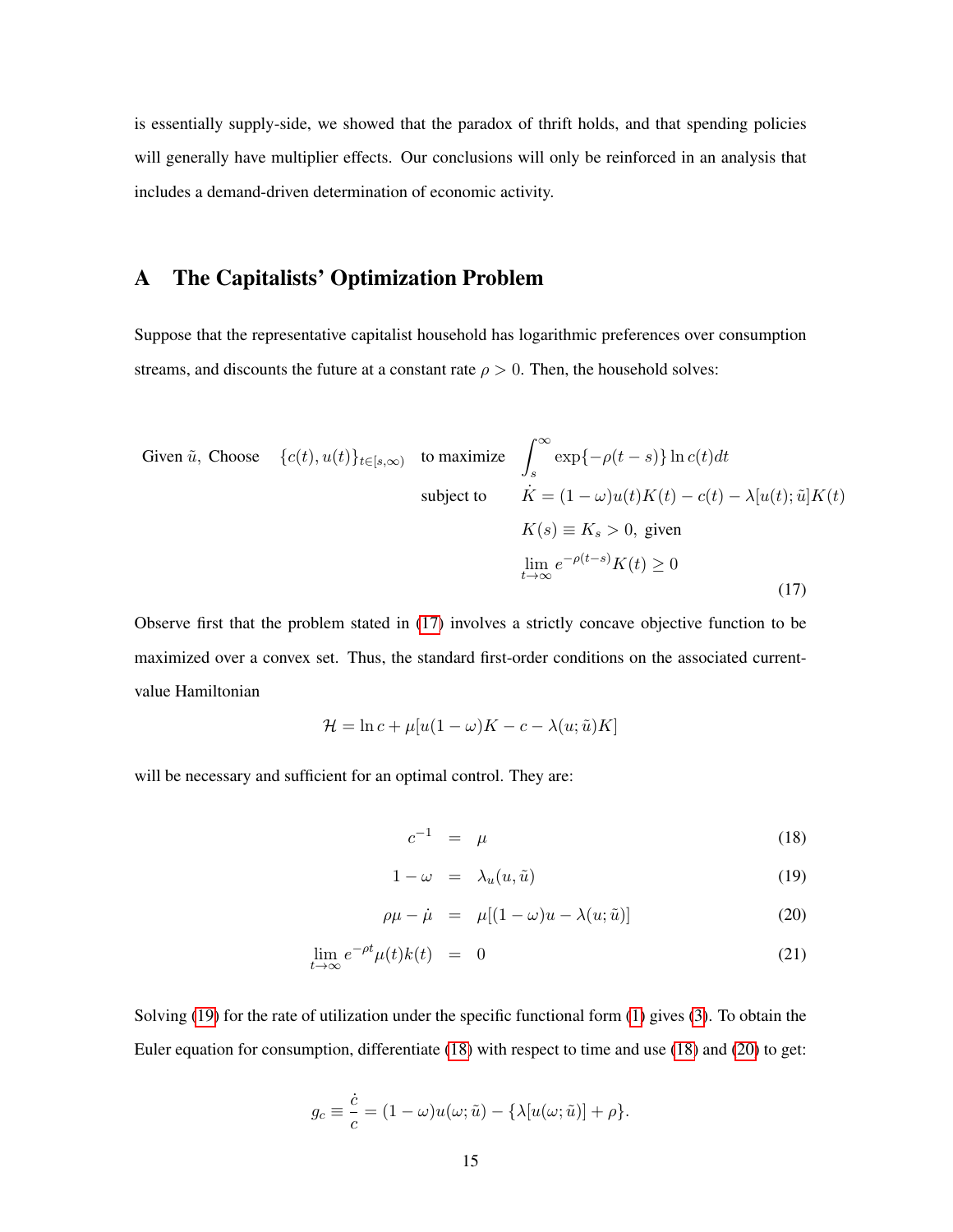Using both [\(3\)](#page-7-0) and [\(1\)](#page-6-1) while imposing a balanced growth path where consumption and capital stock grow at the same rate gives [\(4\)](#page-7-2).

# <span id="page-16-1"></span>B The Efficient Solution

A benevolent social planner (or 'world capitalist' as in [Foley, Michl and Tavani](#page-19-8) [\(2019\)](#page-19-8), Chapter 18) solves the accumulation problem under the additional constraint that  $u = \tilde{u}$  at all times. Accordingly, the accumulation problem [\(17\)](#page-15-1) is solved under the modified accumulation constraint

$$
\dot{K} = u(1 - \omega)K - c - \beta u^{\frac{1 - \gamma}{\beta}}K\tag{22}
$$

The first-order condition on consumption is the same as [\(18\)](#page-15-2) above. On the other hand, the choice of utilization and the costate equation satisfy the first-order conditions which, once again, are necessary and sufficient for an optimal control:

<span id="page-16-2"></span>
$$
1 - \omega = (1 - \gamma)u^{\frac{1 - \beta - \gamma}{\beta}}
$$
 (23)

$$
\rho - \frac{\dot{\mu}}{\mu} = u(1 - \omega) - \beta u^{\frac{1 - \gamma}{\beta}}
$$
\n(24)

1  $\mathbf{I}$  $\vert$  $\parallel$  $\vert$  $\vert$  $\begin{array}{c} \end{array}$  $\vert$  $\vert$ 

Solving equation [\(23\)](#page-16-2) for utilization gives [\(11\)](#page-11-1). To obtain the efficient accumulation rate [\(12\)](#page-11-2), simply impose a balanced growth path.

# <span id="page-16-0"></span>C Stability Analysis

#### C.1 Equilibrium Path

The Jacobian Matrix evaluated at a steady state has the following sign structure

$$
J(e_{ss}, \omega_{ss}) = \begin{bmatrix} -\frac{\beta}{1-\beta-\gamma} \frac{\omega_{ss}}{1-\omega_{ss}} f'(e_{ss}) e_{ss} & -\frac{(1-\beta)(1-\gamma)}{1-\beta-\gamma} (1-\omega_{ss})^{\frac{\beta}{1-\beta-\gamma}} e_{ss} \\ (-) & (-) & (-) \\ f'(e_{ss}) \omega_{ss} & 0 \\ (+) & (0) \end{bmatrix}
$$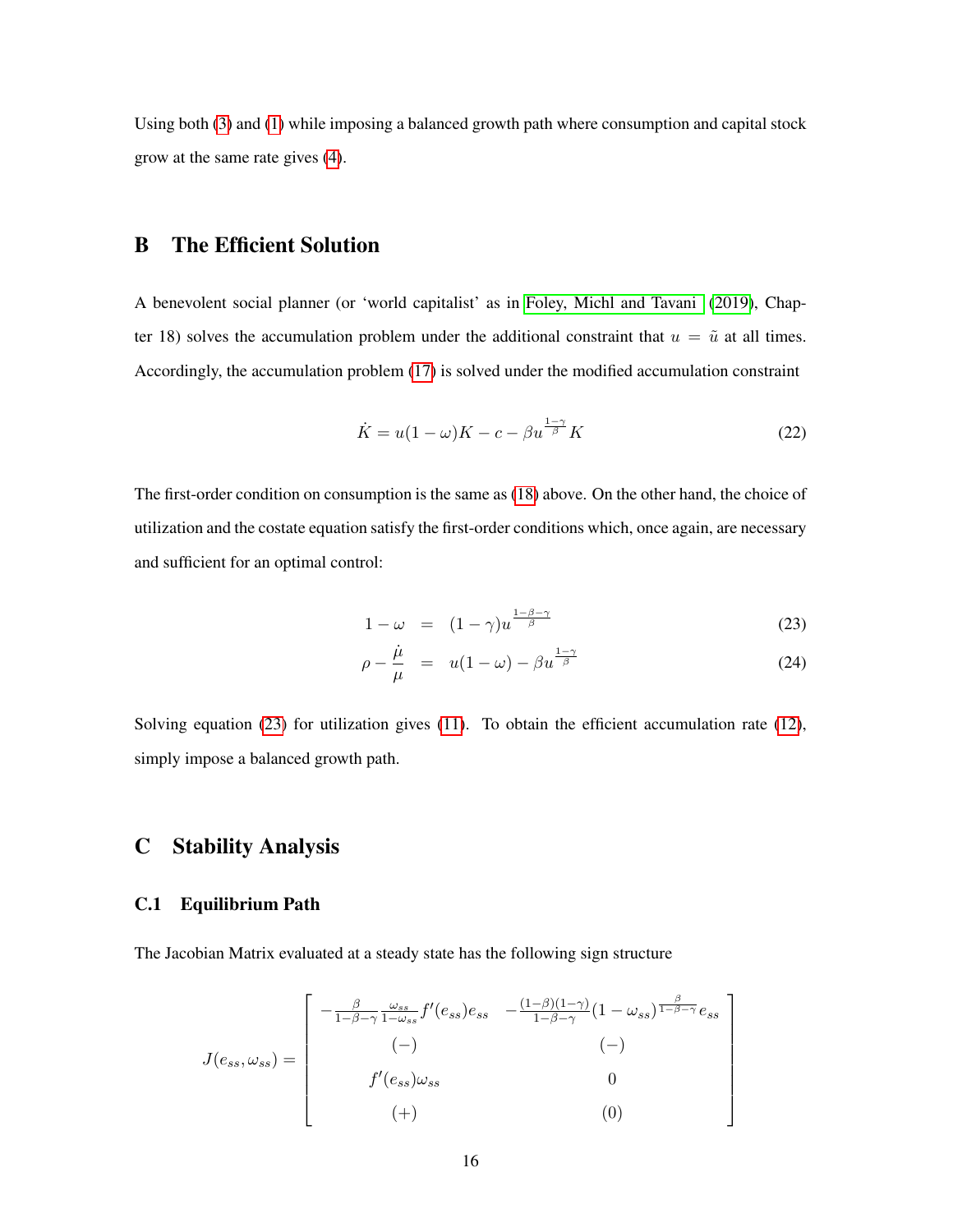Thus, it has a negative trace and a positive determinant. It follows that its eigenvalues are of the same sign and sum to a negative number, which can only occur if they both have uniformly negative real parts. We conclude that the steady state is stable.

#### C.2 Efficient Path

The Jacobian Matrix evaluated at the efficient steady state is:

$$
J(e_{ss}, \omega_{ss}^*) = \begin{bmatrix} -\frac{\beta}{1-\beta-\gamma} \frac{\omega_{ss}^*}{1-\omega_{ss}^*} f'(e_{ss}) e_{ss} & -\left(\frac{1-\omega_{ss}^*}{1-\gamma}\right)^{\frac{\beta}{1-\beta-\gamma}} e_{ss} \\ (-) & (-) & (-) \\ f'(e_{ss}) \omega_{ss}^* & 0 \\ (+) & (0) \end{bmatrix}
$$

again, with negative trace and positive determinant, so that the efficient steady state is stable, too.

### D Proofs

• Proposition 1. Consider that that, using  $(5)$  and  $(11)$ ,

$$
\frac{u^*}{u} = \left(\frac{1}{1-\gamma}\right)^{\frac{\beta}{1-\beta-\gamma}} > 1
$$

since  $0 < \gamma < 1 - \beta$  by assumption.

• Proposition 2. Showing that  $\omega^* > \omega$  is tantamount to showing that  $\ln(1-\omega) - \ln(1-\omega^*) > 0$ . We have that

$$
D_{\omega} \equiv \ln(1 - \omega) - \ln(1 - \omega^*)
$$
  
= 
$$
\frac{1 - \beta - \gamma}{1 - \gamma} [\ln(1 - \beta - \gamma) - \ln(1 - \beta)] - \ln(1 - \gamma)
$$

and

$$
\frac{\partial D_{\omega}}{\partial \gamma} = -\frac{\beta}{(1-\gamma)^2} \left[ \ln(1-\beta-\gamma) - \ln(1-\beta) \right]
$$

Hence, the difference  $D_{\omega}$  increases in  $\gamma$  provided that the term in brackets is negative. This is certainly true under  $0 < \gamma < 1 - \beta$ , since  $\frac{\partial \ln(1 - \beta - \gamma)}{\partial \gamma} < 0$ .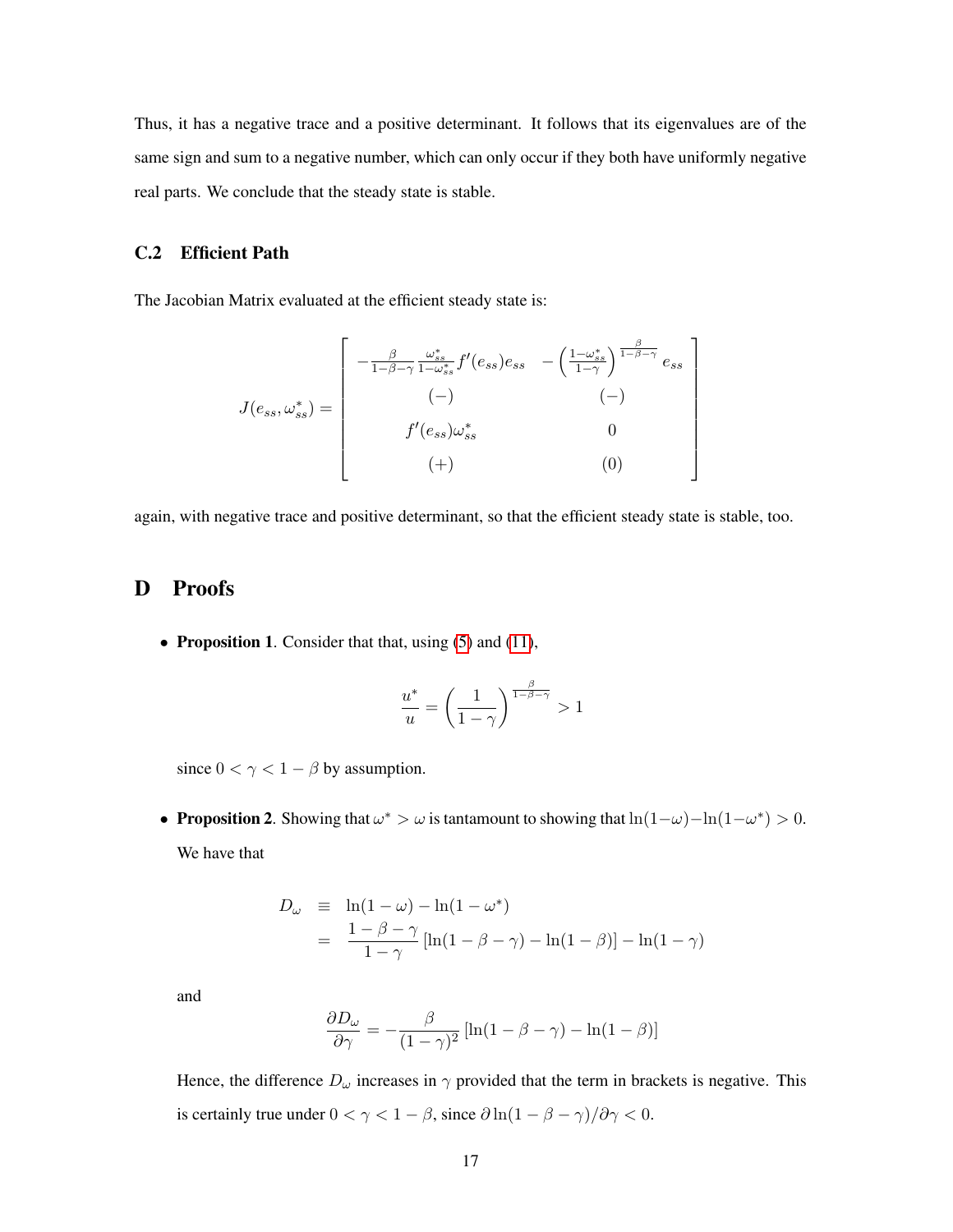• Proposition 3. First, consider that the first-order necessary condition for the choice of utilization with the tax and subsidy solves for the firm-level utilization as

<span id="page-18-4"></span>
$$
u = \left(\frac{1-\omega}{1-s}\right)^{\frac{\beta}{1-\beta}} \tilde{u}^{\frac{\gamma}{1-\beta}}
$$
 (25)

Imposing the equilibrium condition  $u = \tilde{u}$ , we find

<span id="page-18-3"></span>
$$
u^{subs} = \left(\frac{1-\omega}{1-s}\right)^{\frac{\beta}{1-\beta-\gamma}}
$$
 (26)

The comparison with equation [\(11\)](#page-11-1) makes it clear that  $s = \gamma$  achieves the socially-coordinated utilization rate.

To prove the second claim, differentiate equations [\(26\)](#page-18-3) and [\(25\)](#page-18-4) (after taking logs for simplicity) with respect to the subsidy s to see that

$$
\frac{\partial \ln u^{subs}}{\partial s} = \frac{\beta}{1 - \beta - \gamma} \frac{1}{1 - s} > \frac{\partial \ln u}{\partial s} = \frac{\beta}{1 - \beta} \frac{1}{1 - s} \iff \gamma \in (0, 1 - \beta).
$$

The size of the fiscal multiplier  $m$  can be recovered by dividing the aggregate response by the individual response. We have that

$$
m = \frac{1 - \beta}{1 - \beta - \gamma} = \frac{1}{1 - \frac{\gamma}{1 - \beta}}
$$

# References

Auerbach, P., and Skott, P., 1988. 'Concentration, Competition, and Distribution – A Critique of the Theories of Monopoly Capital.' *International Review of Applied Economics* 2(1): 42-61.

<span id="page-18-1"></span>Cooper, R., 1999. *Coordination Games*. Cambridge, UK: Cambridge University Press.

- <span id="page-18-2"></span>Drandakis, E.M. and Phelps, E.S. (1965) A model of induced invention, growth and distribution. *Economic Journal* 76(304): 82317840.
- <span id="page-18-0"></span>Duménil, G., and Levy, D., 1999. 'Being Keynesian in the Short Term and Classical in the Long Term: the Traverse to Classical Long-Term Equilibrium.' *Manchester Shool* 67(6): 684-716.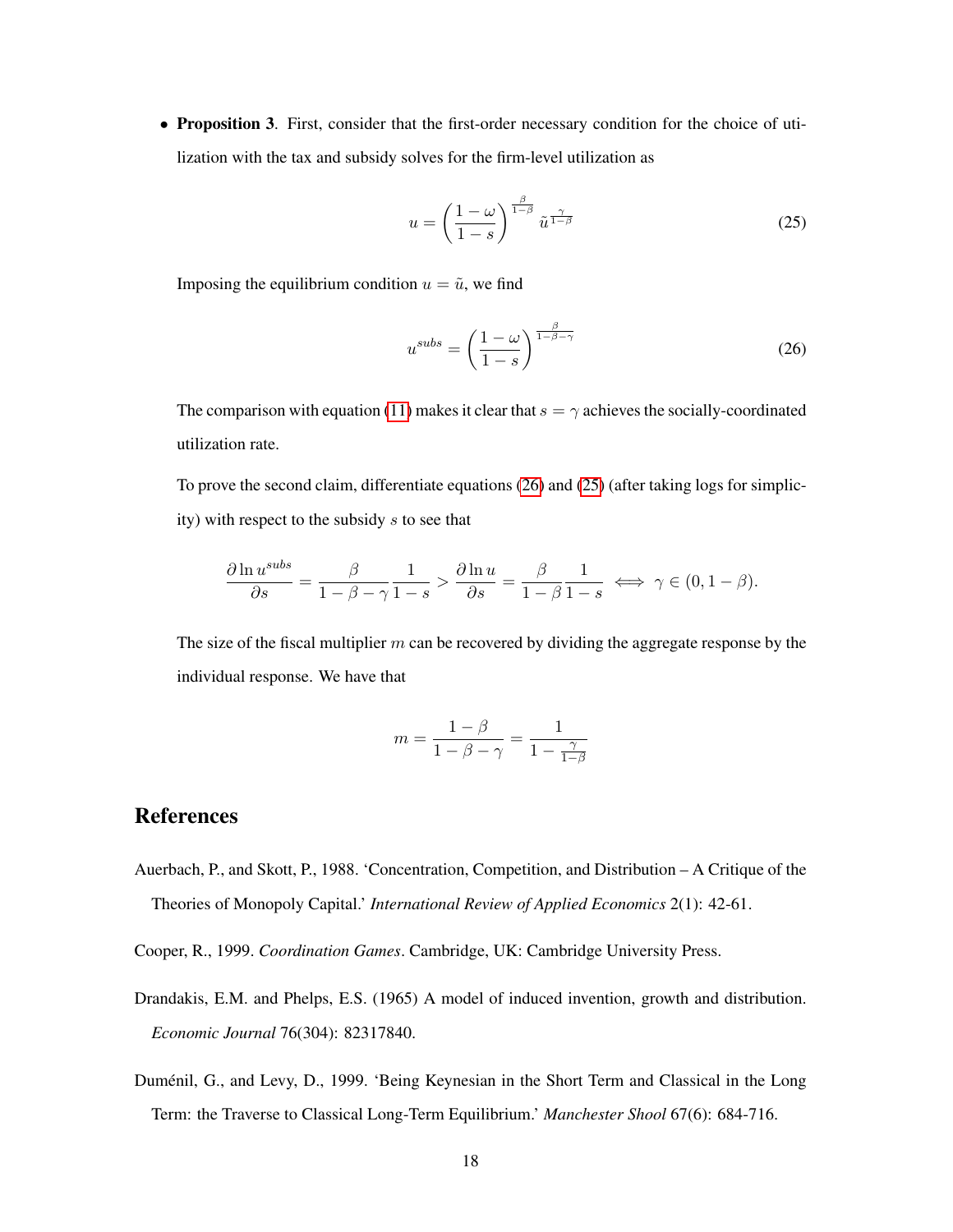- <span id="page-19-8"></span>Foley, D. K., Michl, T. R., and Tavani, D., 2019. *Growth and Distribution, Second Edition* Cambridge, MA: Harvard University Press.
- <span id="page-19-5"></span>Foley, D. K., 2003. 'Endogenous Technical Change with Externalities in a Classical Growth Model'. *Journal of Economic Behavior and Organization*...
- Foley, D. K., 2016. 'Keynes' Microeconomics of Output and Labor Markets.' In Bernard, L., and Nyambuu, eds. *Dynamic Modeling, Empirical Macroeconomics, and Finance: Essays in Honor of Willi Semmler*, Springer, pp. 183-194.
- <span id="page-19-9"></span>Funk, P., 2002. Induced innovation revisited. *Economica* 69: 15517171.
- <span id="page-19-1"></span>Goodwin, R., 1967. 'A Growth Cycle'. In: Socialism, capitalism, and economic growth. Cambridge, UK: Cambridge University Press.
- <span id="page-19-4"></span>Greenwod, J., Hercowitz, Z., and Huffman, G., 1988. 'Investment, Capacity utilization, and the Real Business Cycle.' *American Economic Review* 78(3): 402-417.
- <span id="page-19-6"></span>Julius, A. J., 2005. Steady State Growth and Distribution with an Endogenous Direction of Technical Change. *Metroeconomica*...
- <span id="page-19-0"></span>Kaldor, N., 1956. 'Alternative theories of distribution.' *Review of Economic Studies* 23(2): 83-100.
- Kaldor, N., 1961. 'Capital accumulation and economic growth.' In F. A. Lutz and D. C. Hague (eds.) The Theory of Capital. New York, NY: St. Martins Press.
- <span id="page-19-7"></span>Kennedy, C. (1964) Induced bias in innovation and the theory of distribution. *Economic Journal* 74(295): 54117547.
- <span id="page-19-3"></span>Keynes, J. M., 1936. *The General Theory of Employment, Interest and Money*. London: MacMillan.
- Michl, T. R., 2009. *Capitalists, Workers, and Fiscal Policy*. Cambridge, MA: Harvard University Press.
- <span id="page-19-2"></span>Michl, T. R., 2017. "Profit-led Growth and the Stock Market." *Review of Keynesian Economics*, 5(1): 61-77.